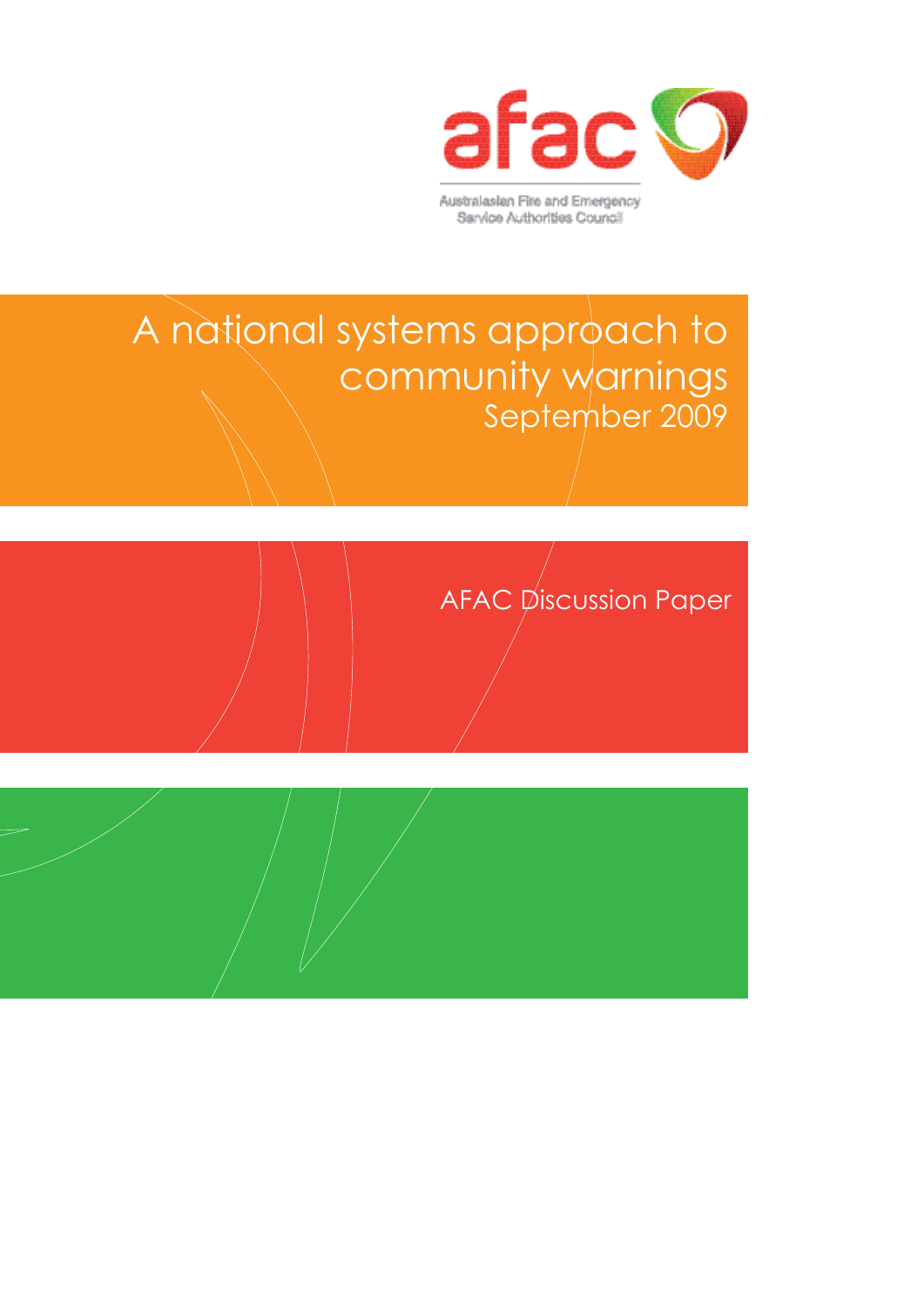Copyright © 2009, Australasian Fire and Emergency Service Authorities Council

All rights reserved. Copyright in this publication is subject to the operation of the Copyright Act 1968 and its subsequent amendments. Any material contained in this document can be reproduced, providing the source is acknowledged and it is not used for any commercialisation purpose whatsoever without the permission of the copyright owner.

AFAC Limited (ABN 52 060 049 327) Level 5, 340 Albert Street East Melbourne Victoria 3002 Telephone: 03 9419 2388 Facsimile: 03 9419 2389 Email: afac@afac.com.au Internet: http://www.afac.com.au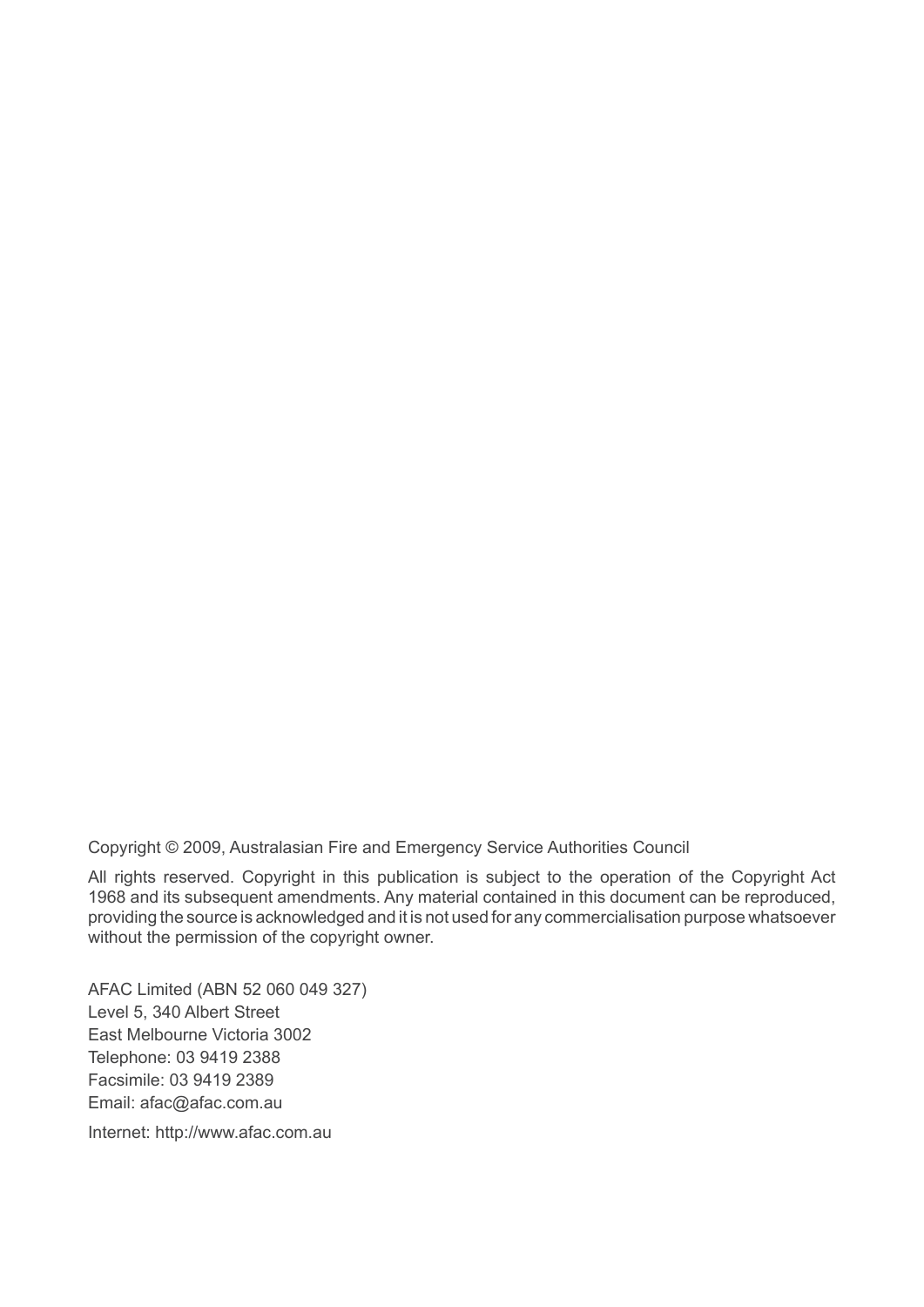# Discussion Paper A national systems approach to community warnings

1

### **Contents**

| 3  |
|----|
| 4  |
| 6  |
| 7  |
| 8  |
| 9  |
| 10 |
| 13 |
| 20 |
| 21 |
| 21 |
| 22 |
| 24 |
| 25 |
|    |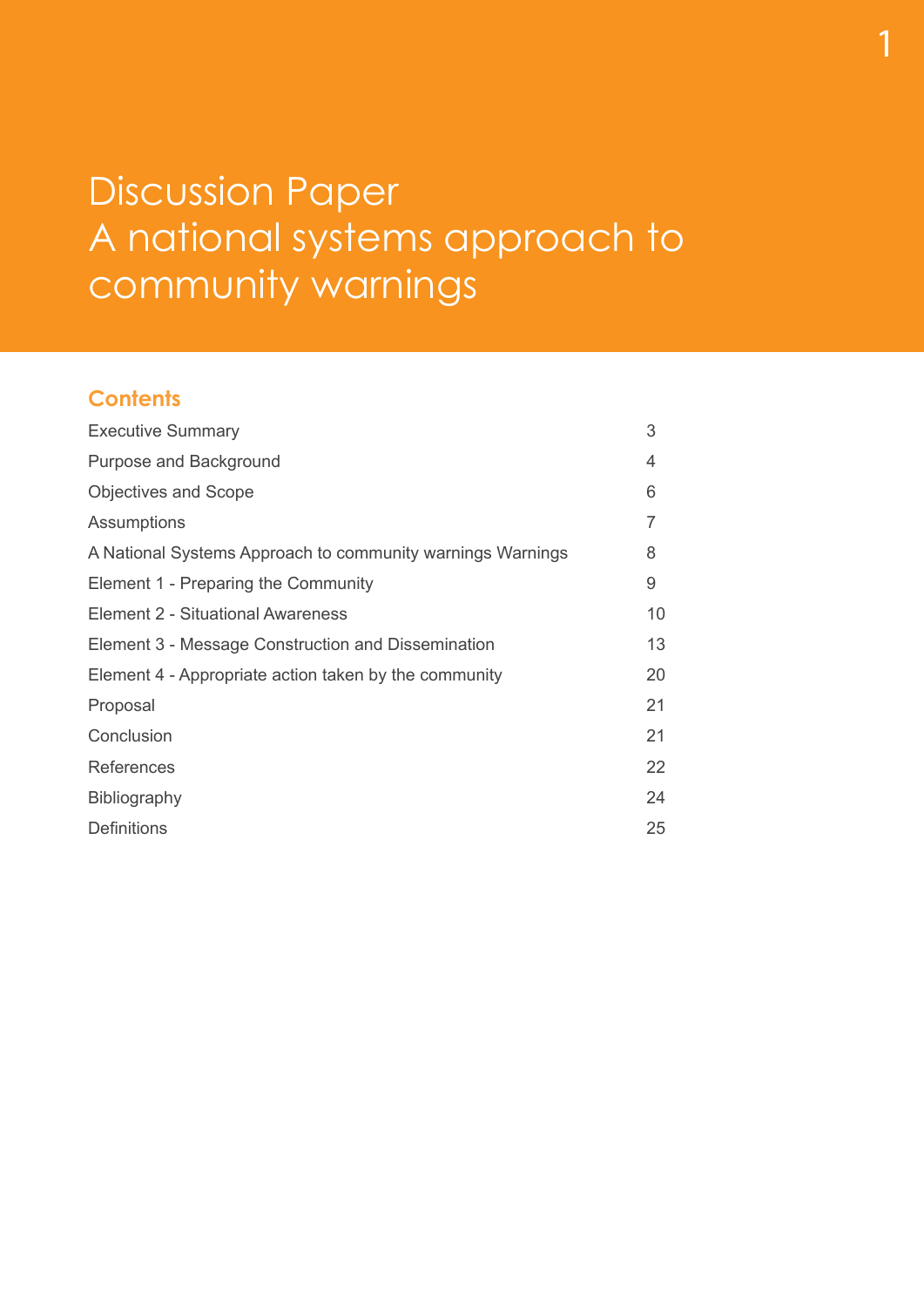This discussion paper is intended for use by the fire, land management and emergency service personnel working on policy and programs at a senior level. It is written for an audience with an assumed understanding of the issues discussed and should not be mistaken for a document providing guidance to the general public.

This discussion paper is one of a suite of documents informing the review of theAFAC 2005 Bushfires and Community Safety Position:

- • Prepare, stay and defend or leave early
- Planning and development in bushfire prone areas
- • Bushfire bunkers for residential homes
- • A national systems approach to community warnings
- • Guidelines for people travelling in cars during bushfires

Members of the public wishing to know more about the issues raised in this document should contact their local emergency service authority for advice on how the themes discussed in this paper are applied in their state.

At time of writing no findings from research or reviews into the 7 February 2009 Victorian fires had been released and therefore not incorporated into this paper. The industry intends to review the findings in due course and where appropriate consider its position.

5 May 2009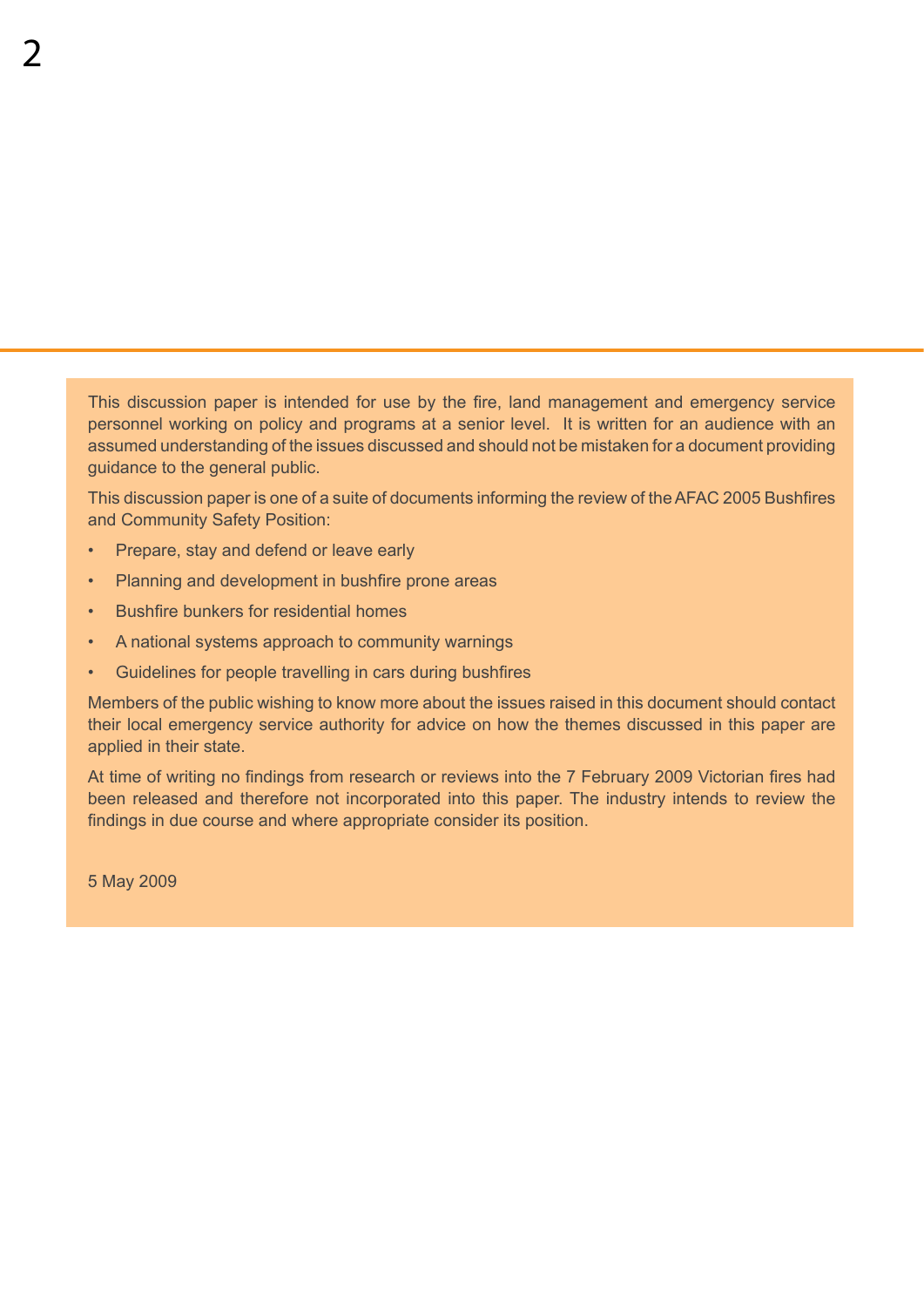# Executive Summary

This discussion paper proposes that the issue of community warnings is much more than a telecommunications issue; it requires a systems approach based on a range of integrated elements, underpinned by community survivability strategies. It takes into consideration that community warnings involves the effective flow of information.

A considerable body of evidence exists to support the need for emergency service agencies to work in partnership with the communities they serve. This need is born out of the fact that no agency has the resources required to defend and protect every property should a major event occur.

Informed by a range of studies, agencies hold a firm view that with adequate and appropriate preparation people are in a better position to act to protect themselves and their families from harm and reduce the damage caused by natural and man-made hazard events.

The challenge for agencies is to encourage the community to acknowledge the risk and work with them to prepare them psychologically and physically to take appropriate action and then communicate timely and appropriate information and warnings during an emergency to those who need it.

This paper proposes that to respond to the challenges of providing timely and appropriate information and warnings to people, a systems approach is necessary. This systems approach establishes and reaffirms that all elements are intrinsically linked, with one element relying upon the other for strength and effectiveness and to ensure the desired outcome, the safety of the community.

The systems approach incorporates four elements:

- Preparing the community
- • Situational awareness
- Message construction and dissemination
- Appropriate action taken

In this paper each element is explained in detail, along with identification of where gaps exist and what actions are suggested to address them.

This paper also recognises that without leadership and a collaborative approach across all levels of government the ability to achieve nationally consistent arrangements will be significantly impeded. Without an understanding of all the elements required and the use of common language and terminology, warning messages from different jurisdictions and media will continue to be confusing to the public and inefficient to deliver.

This discussion paper proposes an AFAC Position that describes a model and an approach to resolve the issue of implementing a system for the consistent management of community warnings.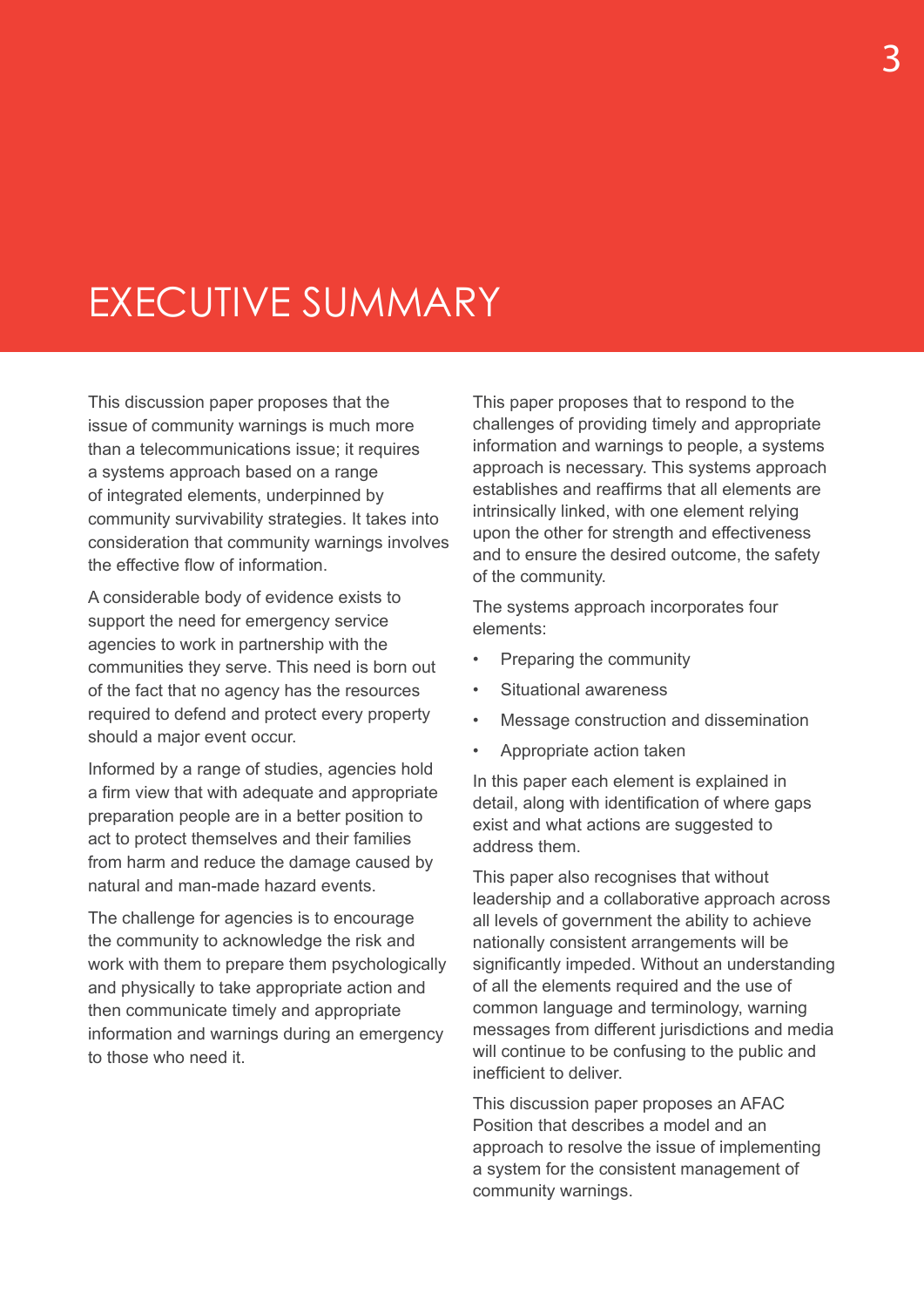## Purpose AND Background

### **Purpose**

This discussion paper proposes an AFAC Position that describes a model and an approach to resolve the issue of implementing a system for the consistent management of community warnings.

The paper draws together a range of complementary concepts and approaches within an overarching context and is designed to inform strategic thinking on this issue. Also discussed is a practical means of developing and implementing such a system.

### **Background**

#### **A Community Safety Approach**

For the last few decades and informed by abundant evidence, a distinct and explicit shift in thinking by agencies has taken place to raise the awareness and develop resilience within communities. Based on the fact that no agency has the resources required to defend and protect every property during a major emergency event, communities will once again need to be prepared to accept some responsibility for their own safety and to work with agencies.

This change brought with it a return to the paradigm that centres on the notion that managing risk and reducing loss must be a shared responsibility between communities, Governments, land managers and emergency management organisations.

Consequently agencies have elevated their prevention and preparedness activities (as opposed to response only activities) designed to work with communities to engage, educate and prepare people to identify the risks they face and take appropriate action to ensure their safety and that of their family and property.

Agencies have for many years been researching and developing a range of community safety strategies and programs and undertaking a range of social science studies to understand how people think, behave and respond when confronted with emergency events. 'Understanding how the public construct their perceptions of risk can greatly improve risk communication and direct risk reduction strategies most appropriately. (Cottrell and Bushnell et al 2008)'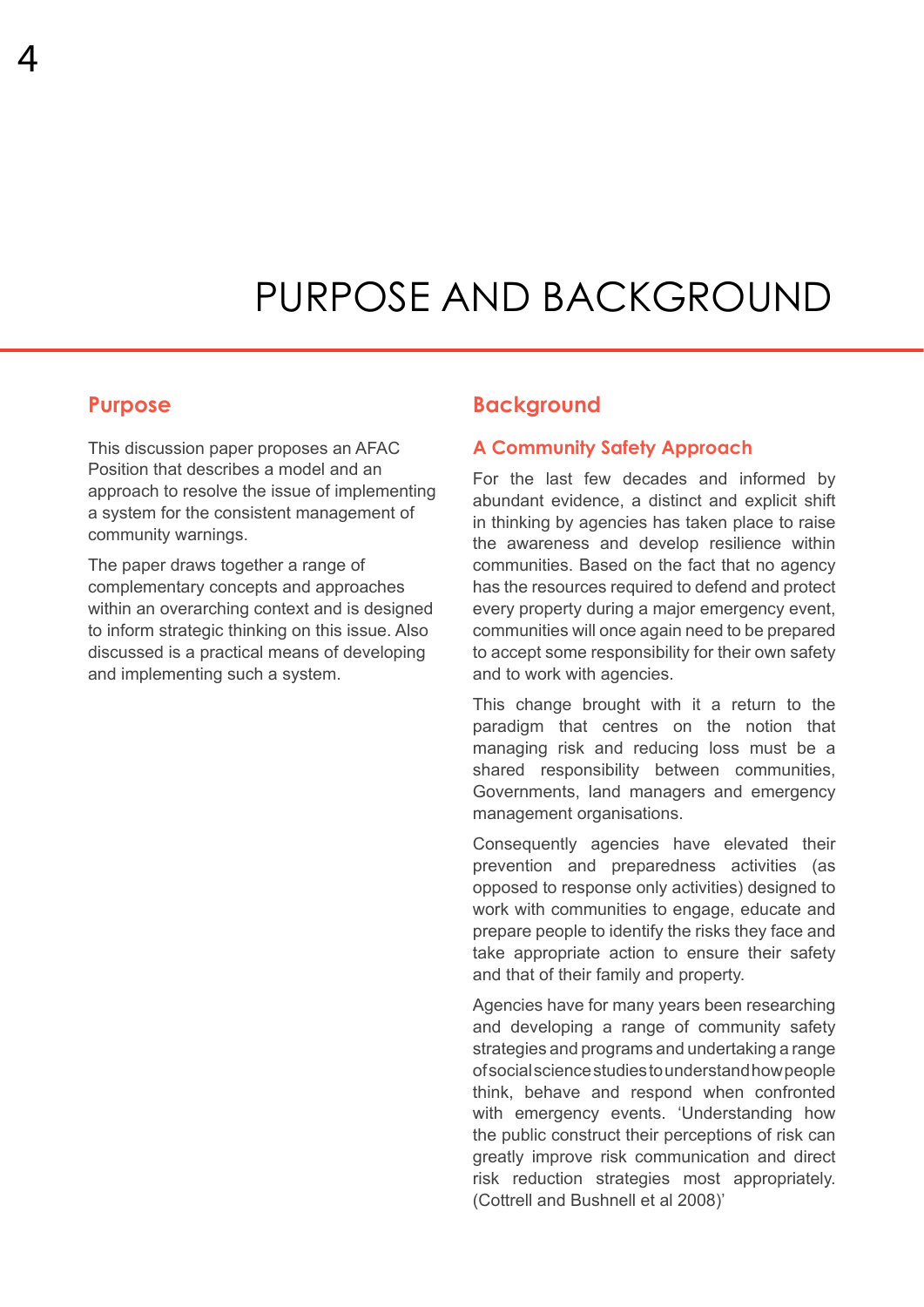Based on research findings, agencies hold the firm views that with adequate and appropriate preparation people are in a better position to act to protect themselves and their families from harm and reduce the damage caused by natural and man-made hazard events.

Prepared households tend to be less reliant on official warnings (Bushfire CRC Conference citing Boxelaar & Reinholtd, 2000). Furthermore, if understanding and awareness is limited, rather than triggering increased self-reliance and informed decision-making, an emergency warning is likely to increase uncertainty (RMIT University 2008).

#### **Community Alerts and Warnings**

State and Territory agencies have long recognised the need to improve their systems and processes to ensure communities receive timely and relevant advice to assist them to take appropriate action when confronted with emergency situations.

This need has been reinforced through the findings of a range of agency reviews and Government Inquiries including:

- the Council of Australian Governments (COAG) 'Natural Disasters in Australia – Reforming mitigation, relief and recovery arrangements'; 2003
- the COAG 'National Inquiry on Bushfire Mitigation and Management', 2004

All of the reviews have recognised community warnings are an issue of significance to the safety of the community, while jurisdictions have commenced work on investigating and implementing solutions to this significant problem. This work has mostly progressed within the constraints of existing budget

From a search of the literature, a review of various trial projects and consideration of other approaches it would seem that no national arrangement has yet been devised for Australia that provides an over-arching context and framework for community warnings.

In the absence of a focused coordinated effort. individual elements relating to warnings are being developed in isolation of each other with the potential to result in inconsistency and confusion for the communities of Australia.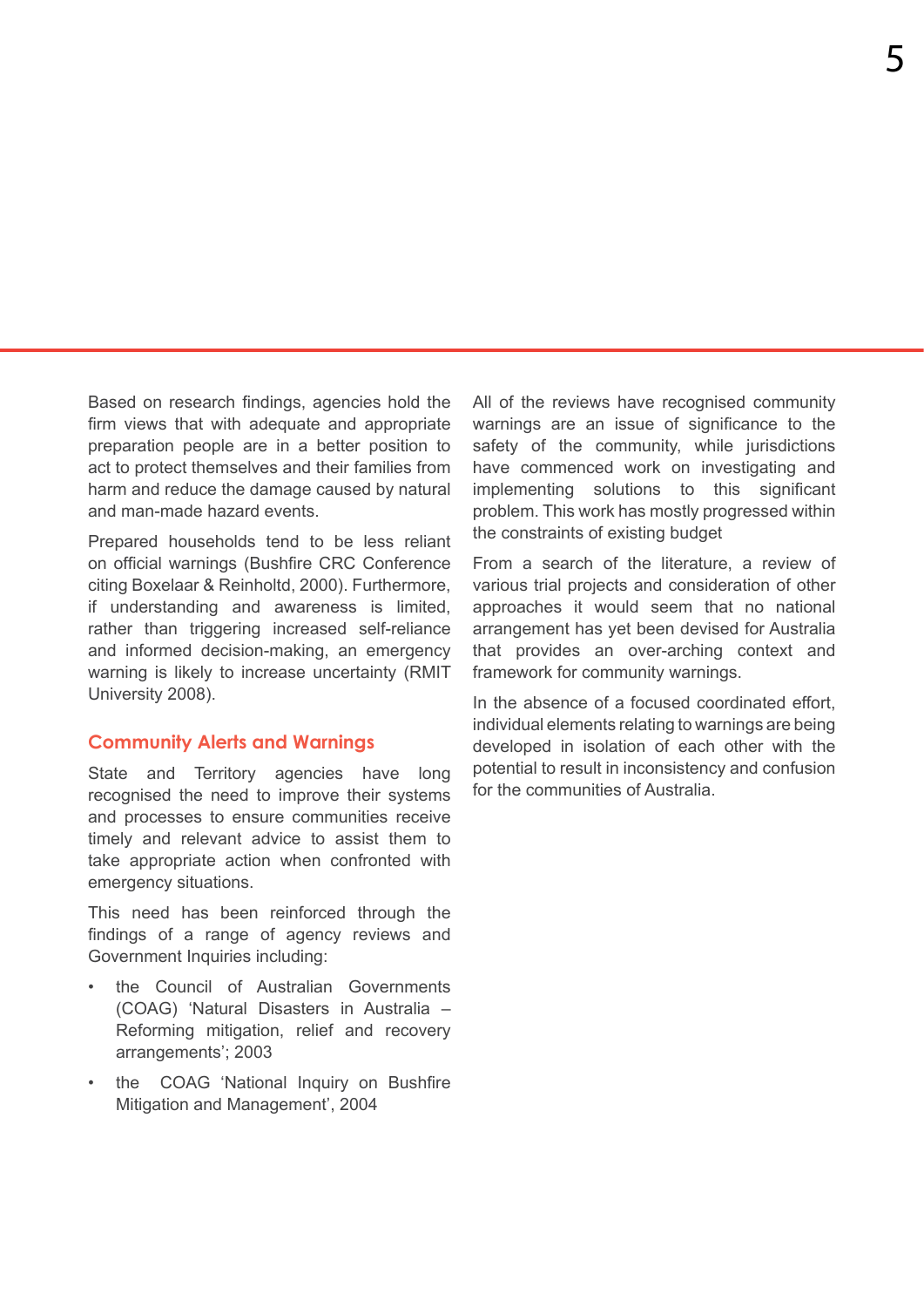# Objectives and scope

### **Objectives**

This discussion paper proposes two outcomes:

- **Establish an AFAC Position articulating its** stance in relation to a national systems approach to community warnings.
- Propose a range of actions to move this issue forward, including a governance structure to maintain the currency and relevance of any established system.

### **Scope**

This paper proposes a systems approach to community warnings that is suitable for all hazards.

While AFAC member agencies represent fire, land management and State/Territory emergency service agencies it makes sense when considering the issue of community warnings to broaden the thinking to take into account an all-hazards approach. Taking such an approach will reassure members of the community that, regardless of the emergency, any alerts or warnings disseminated to them are authoritative, consistently constructed, timely and appropriate.

It is important therefore that the full range of emergency service and emergency management organisations are participants in the outcomes of this work. Opportunities will be sought and pursued to share this 'systems' thinking with all other relevant organisations that have responsibility for managing crises or emergency management.

It should be noted that whilst community education and engagement strategies are a fundamental component of the systems thinking articulated in this paper, the focus of this paper is on the community alert and warning component. Community safety strategies are not discussed in detail in this paper.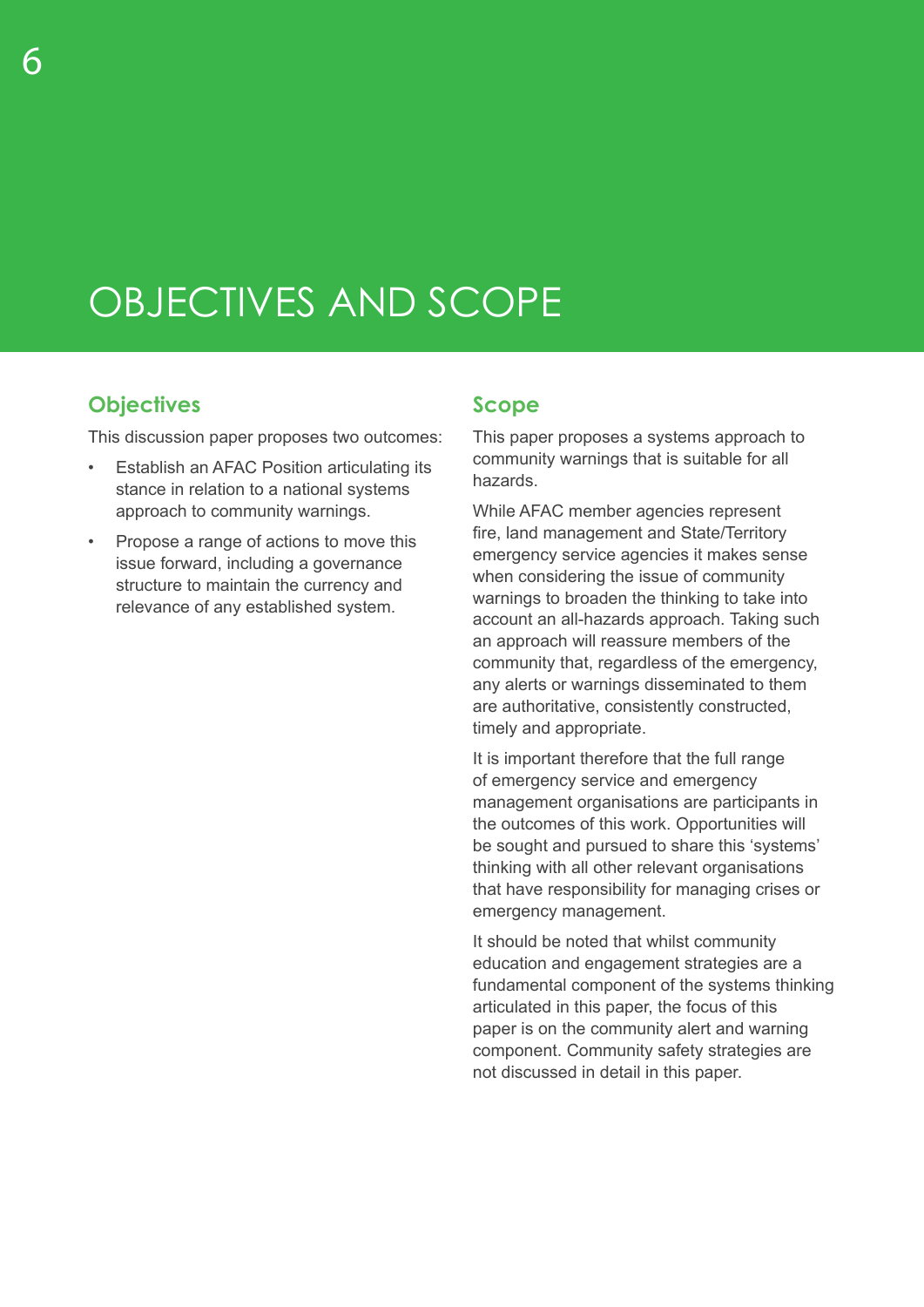## **ASSUMPTIONS**

This discussion paper is predicated on a range of assumptions that have been derived from previous Coronial inquiries; operational reviews, research reports and agency strategies, namely:

- Living in high risk, vulnerable locations poses a threat to life and property.
- Safer decisions will be made if communities share responsibility for the management of risks and can be self-sufficient.
- Effective response to warnings is dependent on effective community engagement, education and awareness.
- Agencies and the community accept that while they are a high priority, issuing immediate or imminent warnings is not always possible.
- People should not have sole reliance on messages from agencies and should seek a range of measures to be aware of the situation around them.
- The issuance of warnings is no guarantee the community will act in an appropriate manner.
- Community preparedness, education and engagement strategies may not reach every person.
- People will make their own determinations and act with or without warnings being received; however, there may be times when authorities will make a choice for them.
- During an incident there is significant likelihood of critical infrastructure failure that may compromise traditional communication channels.
- • The decision to issue an emergency warning to the public rests with the 'authorised person' within each jurisdiction and the appropriate authorised organisation.
- Agencies need to use a mix of methods to issue warnings.
- The role of the media is crucial but effective control of communications media is difficult; there are obligations on all parties to issue warnings correctly and effectively.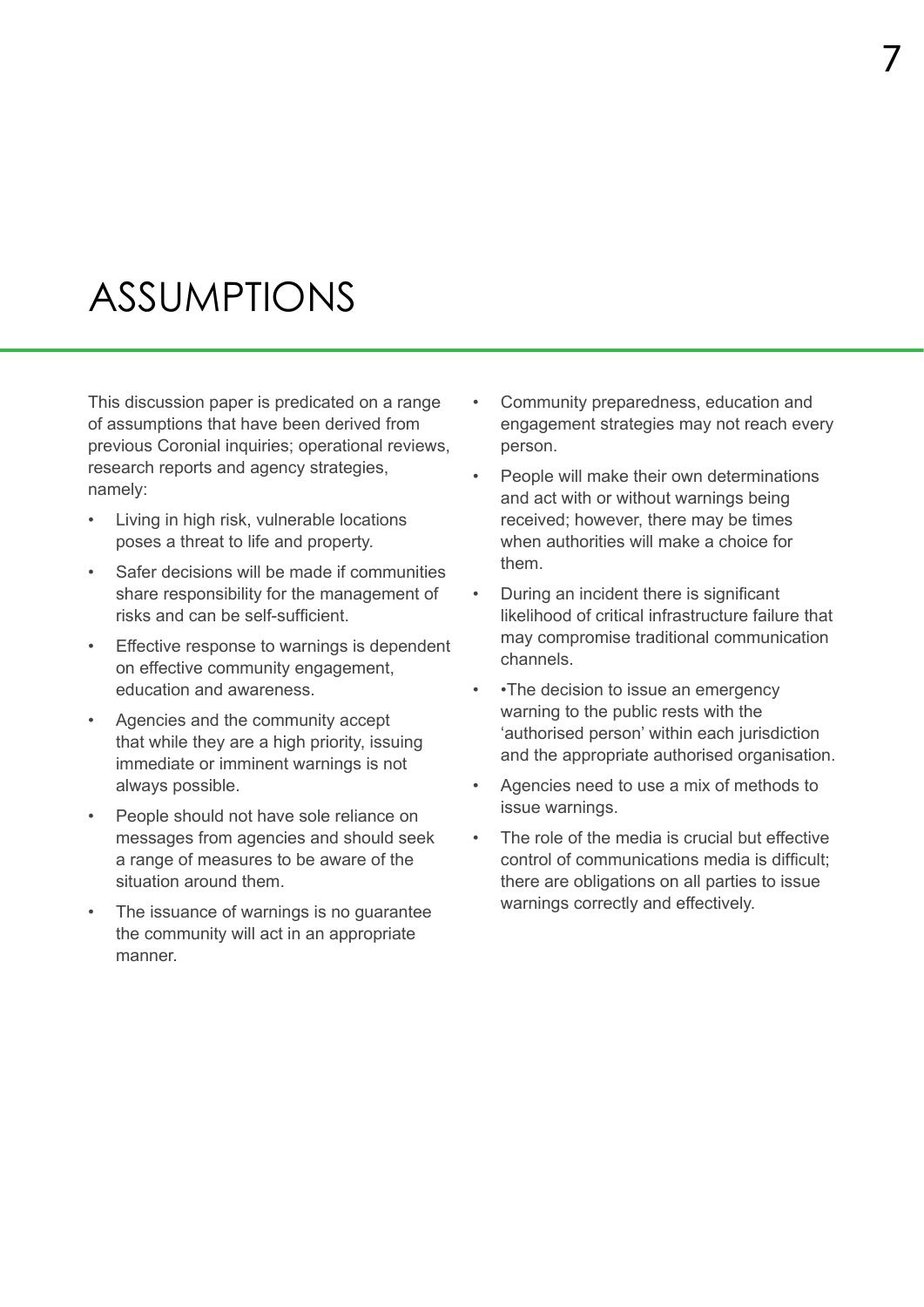# A National Systems Approach to COMMUNITY WARNINGS

The issue of community warnings is much more than a telecommunications issue; it requires a systems approach based on a range of integrated elements, underpinned by community safety strategies.

'System' in the context of this discussion paper is definedas'agroupofindependentbutinterrelated elements comprising a unified whole'. It is not just about technology solutions.

Taking a systems approach to the issue of community warnings establishes and reaffirms that all elements are intrinsically linked, with one element relying upon the other for strength and effectiveness, to ensure the desired outcome, the safety of the community.

AFAC members believe a national approach is essential given:

- the transient nature of populations
- the fact that emergencies have no regard for jurisdictional boundaries
- mixed messages and inconsistent terminology undermines confidence in survivability options and associated community education and engagement strategies
- • communications media are national entities, therefore their reach is extensive
- • through consistency communities can become well practised and familiar with elements
- •it is financially and logistically beneficial to do so.

The system proposed in this paper incorporates the following elements:

Element 1. Preparing the Community

Element 2. Situational Awareness

Element 3. Message construction and dissemination

Element 4. Appropriate action taken

It is intended the above elements would be underpinned by nationally agreed principles; robust research, agreed information and warning standards and instruments and guidelines.

Attachment A models the relationship between these elements, along with key factors that will contribute to a more consistent and targeted approach.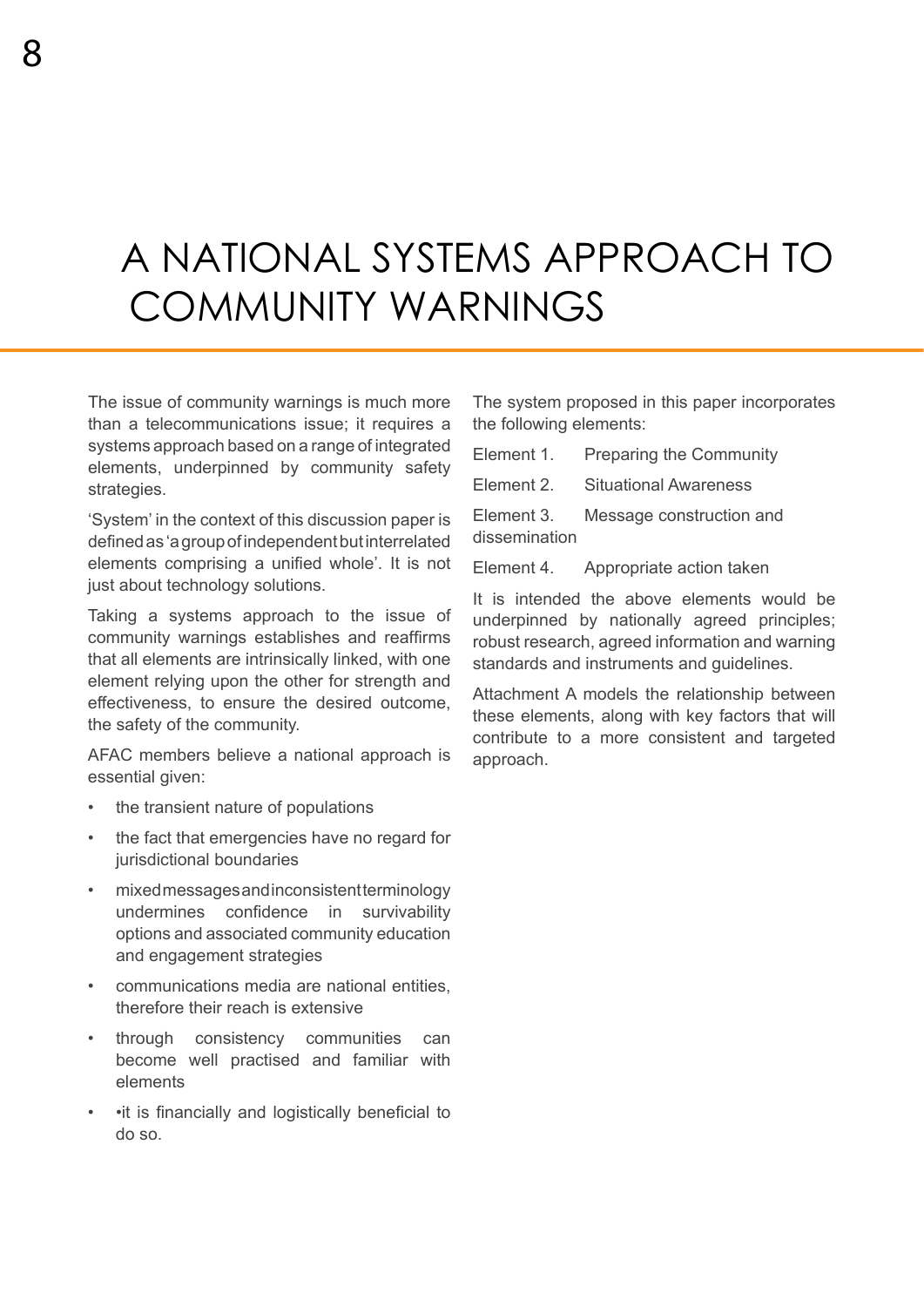



The most crucial aspect of the warnings system is the continued development of community survivability strategies that are in place well before any emergency event occurs.

In preparing the community and particularly through continued education, engagement, practice and reinforcement, people will be better equipped to be aware of their own situation and risk, know how to interpret and corroborate a warning message should they receive one, and understand the implications and be ready to take the appropriate action when an emergency event occurs; even in the absence of any official warnings.

Preparing the community represents a significant challenge given the remote, diverse and multicultural profile of Australia; however research into bushfires has shown that the programs across the broad spectrum "have the clear potential to achieve positive outcomes at both the 'individual' (resident, household, family) and community levels" (Elsworth and Gilbert 2009).

Based on this affirmation, the first element of any Community Warnings System should incorporate continued development of a diverse and wide range of survivability strategies with programs designed to address vulnerabilities and risk and to prepare communities.

#### **Opportunities for improvement:**

The investment made in survivability strategies should be commensurate with the importance of this issue. A significant injection of resources is needed for agencies to undertake the work necessary to increase the level of community preparedness and education. Whilst the introduction of telephony based warnings applications are being pursued an education requirement is essential so that people know what to do when they receive a message.

Incorporate key messages within school curriculums. With the impending re-write of the national education curriculum there is an opportunity to incorporate key survivability strategies within all classrooms across Australia. With a nationally consistent approach, terminology, language and key messages can be consistently conveyed to upcoming generations.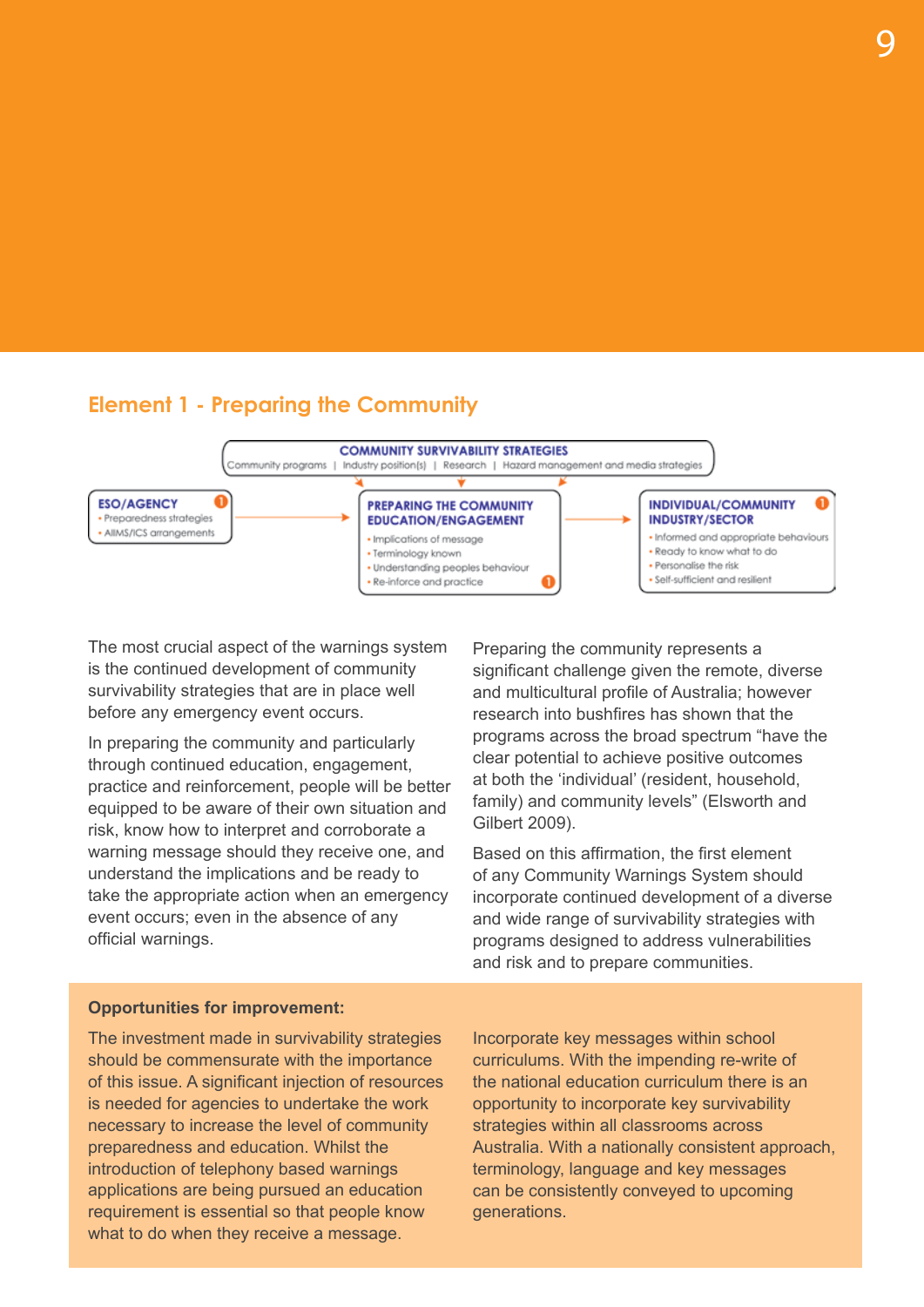### **Element 2 - Situational Awareness**



In any given event there will be a number of observations and interpretations taking place including that of the emergency service organisation which may be monitoring and modelling a range of emerging scenarios; and those of an individual who may be receiving information from a number of sources including their informal social network, or directly from the surrounding circumstances.

After weighing up a range of inputs the emergency service organisations will decide to warn and the individual will decide to act. These actions may not necessarily align. People may choose to (and need to) act well before a warning message is issued, based on the information they have at hand and their knowledge of what to do.

No matter how the information gets to someone, the challenge is to make sure the information is able to be corroborated through the authoritative source, is meaningful and people are confident they know what to do when they receive it.

### **Authoritative Source - Emergency Service Organisation/Agency**

In some jurisdictions it is not clear where the responsibility for the decision to issue a warning to the community rests. The base assumption is that this responsibility is clearly articulated in legislation, policy or emergency management arrangements.

From a study commissioned by Victoria's Department of Sustainability and Environment and undertaken by the University of Tasmania in concert with the Bushfire Cooperative Research Centre (Owen and Hickey 2008), it is evident that 'where that responsibility incorporates multiple emergency agencies, information disseminated to the community needs to be role-specific to ensure information provision is systematically managed across the emergency partner organisations to reflect role and responsibilities.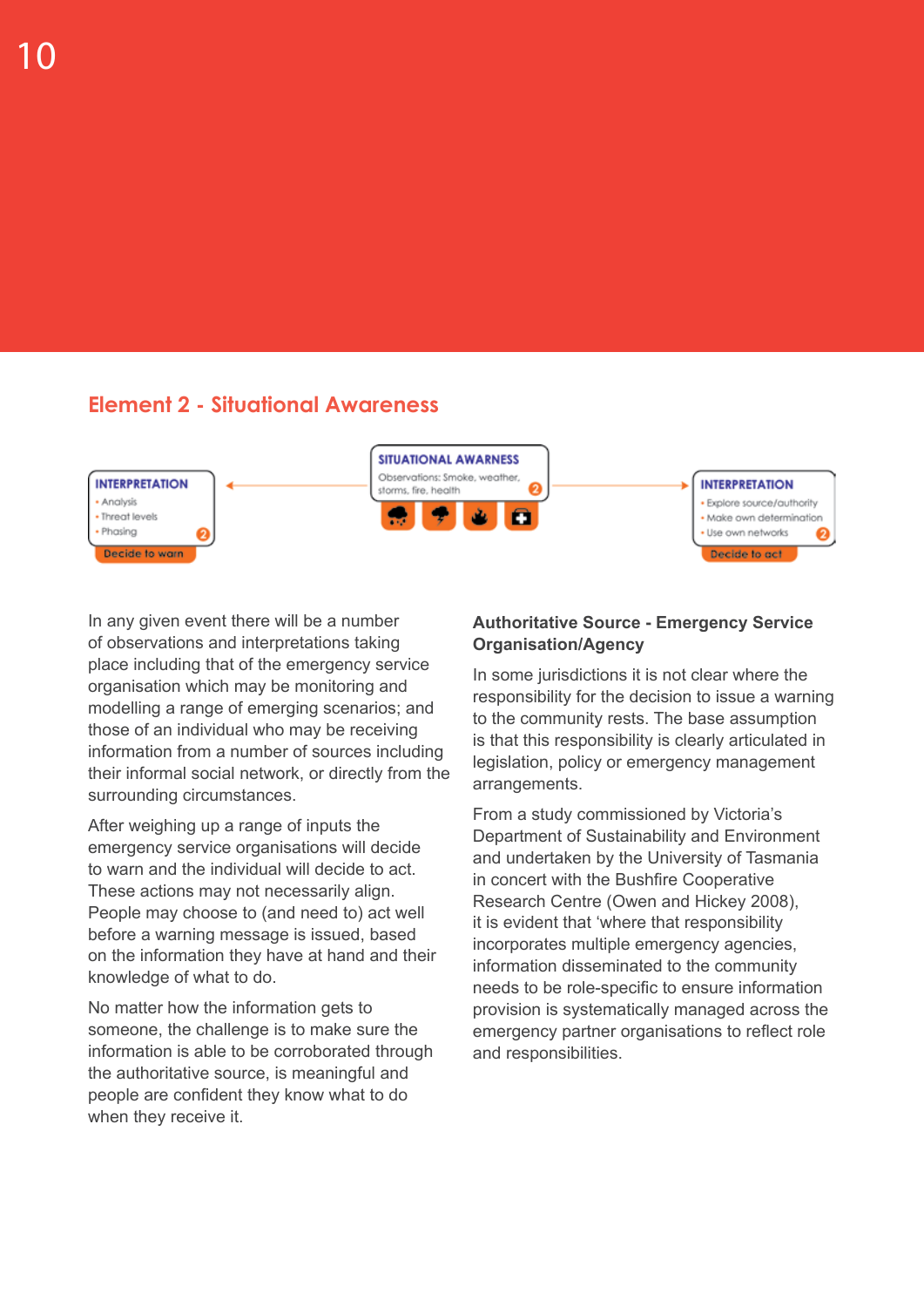Regardless of who carries the responsibility the need for accurate, timely and relevant warnings is crucial. Underpinning the decision to warn and the construction of such warning messages is the ability for agencies to rapidly analyse on the ground intelligence, monitor emerging risks, predict future impacts and decide the best course of action. This includes flood intelligence systems which are used to interpret flood predictions made by the Bureau of Meteorology to determine what the potential consequences of a flood will be and who will need to be warned.

The AFAC Australasian Inter-service Incident Management System (AIIMS) (AFAC 2005) provides for the establishment of an Information Unit within the incident control framework for operations, with responsibilities to "facilitate appropriate communication flows within the incident management team; across other organisations involved; up within agencies and government and out to the community and the general public".

With multiple stakeholders requiring different information for different purposes the demands on the Information Unit can become intense and the protocols for decisions regarding the issuing of information and specifically warnings can be counter-productive. Compounding the situation is the 'heavy reliance on transfer of information through paper-based means (Owen and Hickey 2008).

In a fast-moving, highly dynamic emergency event the value of hazard specific proactive, real-time intelligence and situational awareness at both the agency and the individual level is crucial, as is the ability for an incident

management team to rapidly construct and disseminate information and warnings. With rapid onset incidents however, there will be times when it is not physically possible to receive and analyse the intelligence and issue a warning in a timely manner.

A gap exists in the intelligence and situational awareness tools and resource capacity to assist agencies in this regard. In recognition of the growing need to address this gap, agencies have embarked on developing their own modelling tools; others are collaborating or awaiting the introduction of the Bushfire CRC tools including fire behaviour and risk assessment modelling.

#### **Individual / Community / Industry / Sector**

People's interpretation of the threat of an emergency event may very much depend on a range of circumstances current at the time. As was revealed in a study conducted following the 2005 Eyre Peninsula bushfire, "various social structures give rise to mechanisms that, in certain circumstances, enable or constrain particular choices and actions" (Rhodes and Goodman 2006).

From the scenarios that this study explored, it seems that despite any lack of a formal warning, a person's knowledge of their personal risk, along with the knowledge of their social network directly impacts on the ability to assess danger and take appropriate action. The less informed people are, the less likely they are to believe a threat and see the significance of any danger.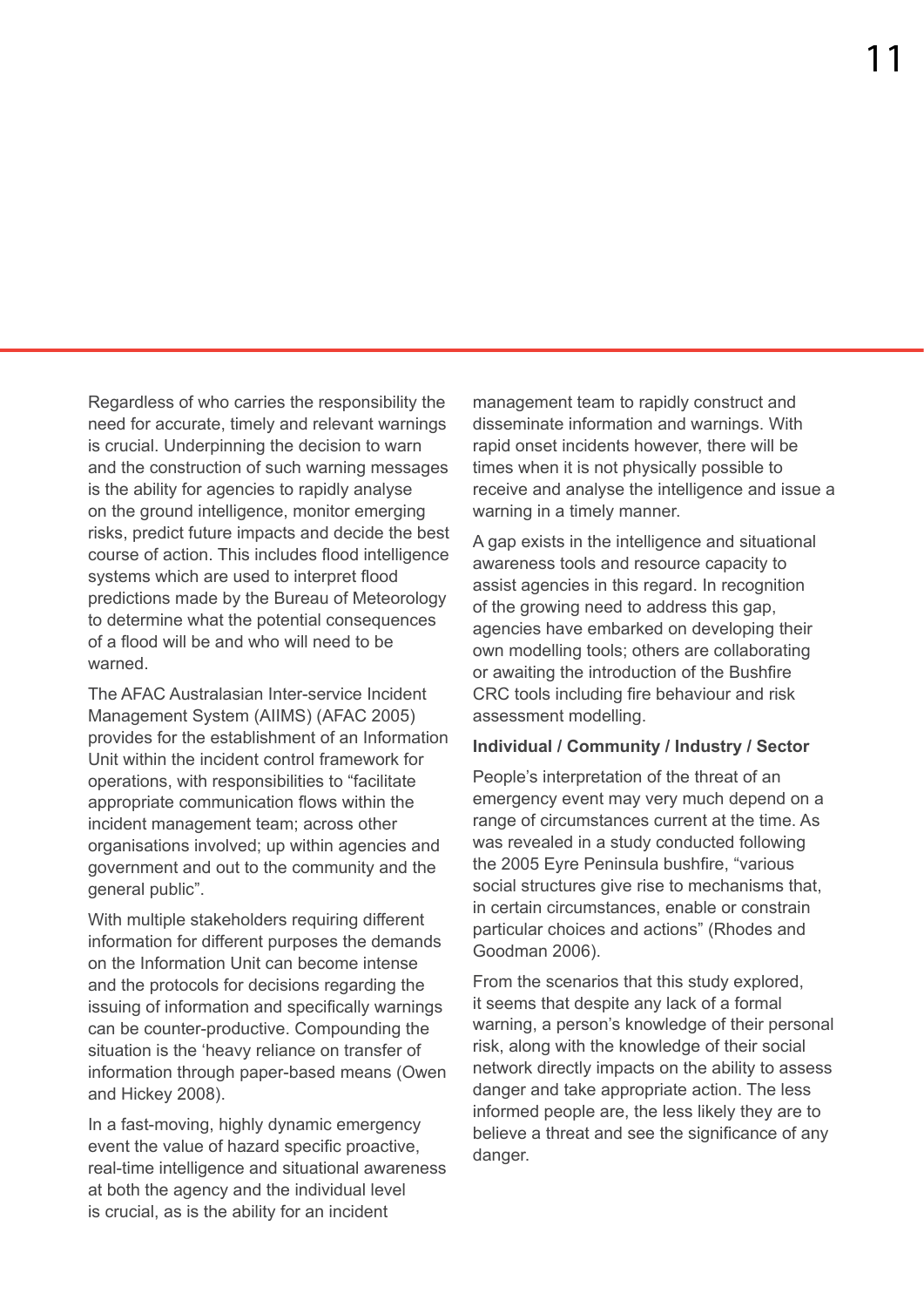While agencies recognise the need for the provision of timely and relevant warnings, preparedness strategies are crucial to ensure that people have as much knowledge as possible about the risks to their safety; are able to make an informed assessment of any threat and act appropriately even if they don't receive a warning.

Crucial to warnings being effective is a good ongoing understanding of the target community. Different communities use different terms and languages and people see the same cues but can interpret them differently. Each message should be constructed according to the needs of the incident and a strong understanding of the people that are trying to be reached.

#### **Opportunities for Improvement**

Develop an intelligence gathering / situational awareness tool. There is a gap in the early warning / situational awareness tools available for agencies to obtain, assemble, interpret and model dynamic emergency incident data. This is a matter that impacts directly on the relevance and timeliness of information and warnings issued.

Establish a partnership or Memorandum of Understanding with Defence Imagery and Geospatial Organisation (DIGO). An opportunity exists to leverage the capacity and capability of the Australian Defence Forces to utilise their geospatial and topographical mapping capabilities.

Reinforce and legitimise the use of the Information Unit within the AIIMS Structure. There is a need to continue to develop and reinforce the role and responsibility of the Information Unit and its relationship with other roles in the AIIMS system.

Develop guidelines and protocols for managing warnings. Aspects of the model as proposed in this discussion paper need to be further developed. These aspects include the identification of appropriate trigger points of when to warn; clarification of the provision of information from the issuance of warnings and the decision making protocols to ensure rapid authorisation of both information and warnings.

Strengthen the understanding of warning processes both at agency and community level. The introduction of new or revised processes requires a focused and comprehensive program of knowledge transfer and adoption. Agencies will need financial support to be able to educate all their personnel regarding a change to process as well as mount a continuous education campaign for members of the community.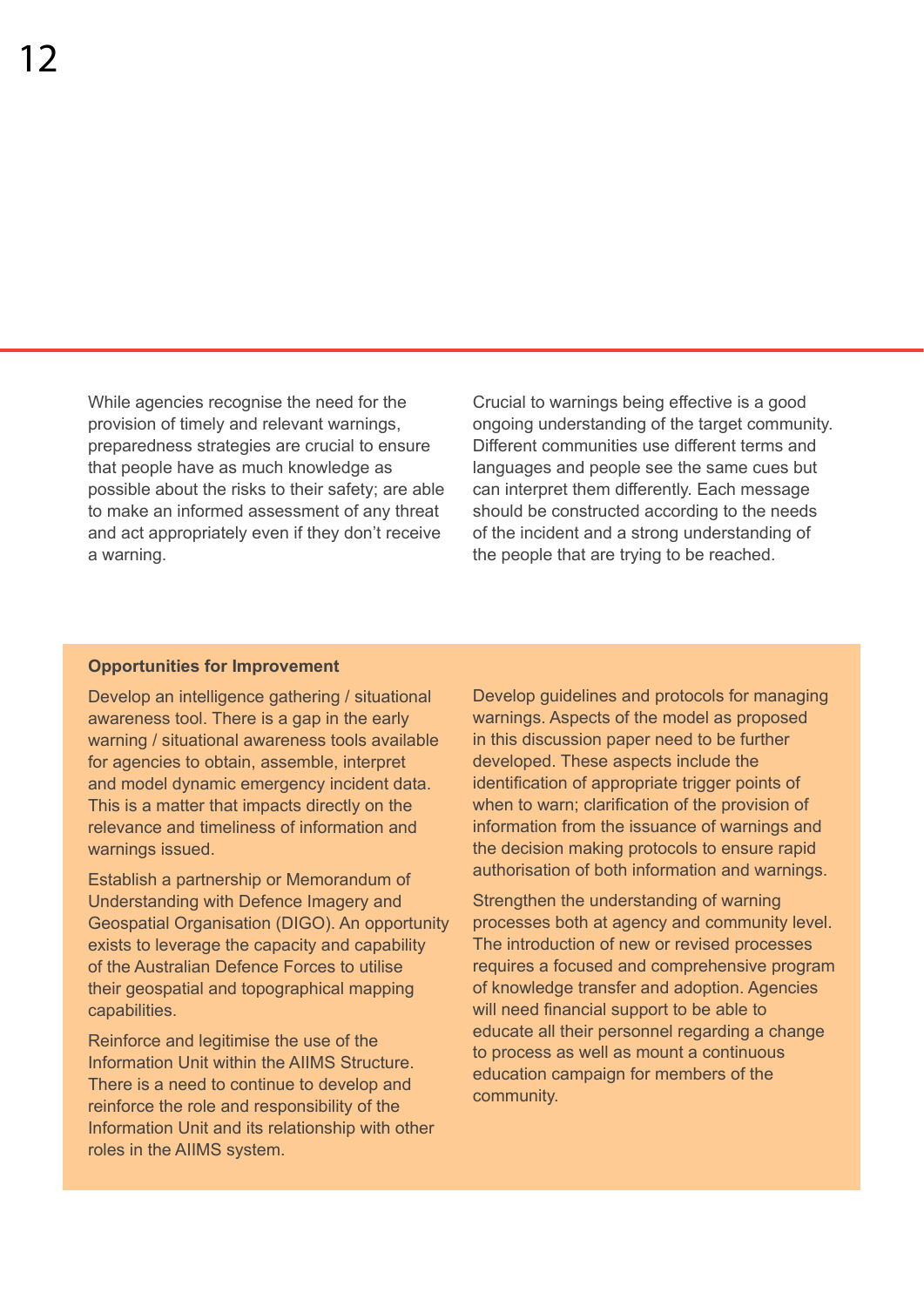### **Element 3 - Message Construction and Dissemination**



No nationally consistent standard for message construction or protocol for triggering a warning has been adopted by all Australian emergency service organisations and standard phraseology and terminology has not been agreed to by all jurisdictions. What has been developed however are a number of separate responses, all of which incorporate suggested messaging formats (each is different).

For example:

- **Standard Emergency Warning Signal** (SEWS)
- **EMA Emergency Warnings choosing your** words (Australian Government 2008)
- Individual agency public information processes (Bureau of Meteorology 2009), (Queensland government 2005), (Victorian Government 2007) (NSW Government 2009), (FESA 2009)

Without a common description of the underlying event and using terminology with which the community is familiar, warning messages coming from different media will be confusing

to the public and inefficient to deliver. A standards-based, all-media, all-hazards public warning strategic framework makes for a more effective solution and more efficient use of resources.

In April 2008, AFAC member agencies formally adopted, as its standard for handling message content the OASIS Common Alerting Protocol (CAP). (Note: OASIS Standard CAP-V1.1, October 2005 was adopted by a vote of the general international membership in September 2005. CAP is a simple but general format for exchanging all-hazard emergency alerts and warnings over all kinds of multi-media.) This Protocol provides a template for effective warning messages based on best practices identified in academic research and real-world experience. Rather than being defined for a particular communications technology, CAP is a 'content standard' and a digital message format that can be applied to all types of alerts and notifications.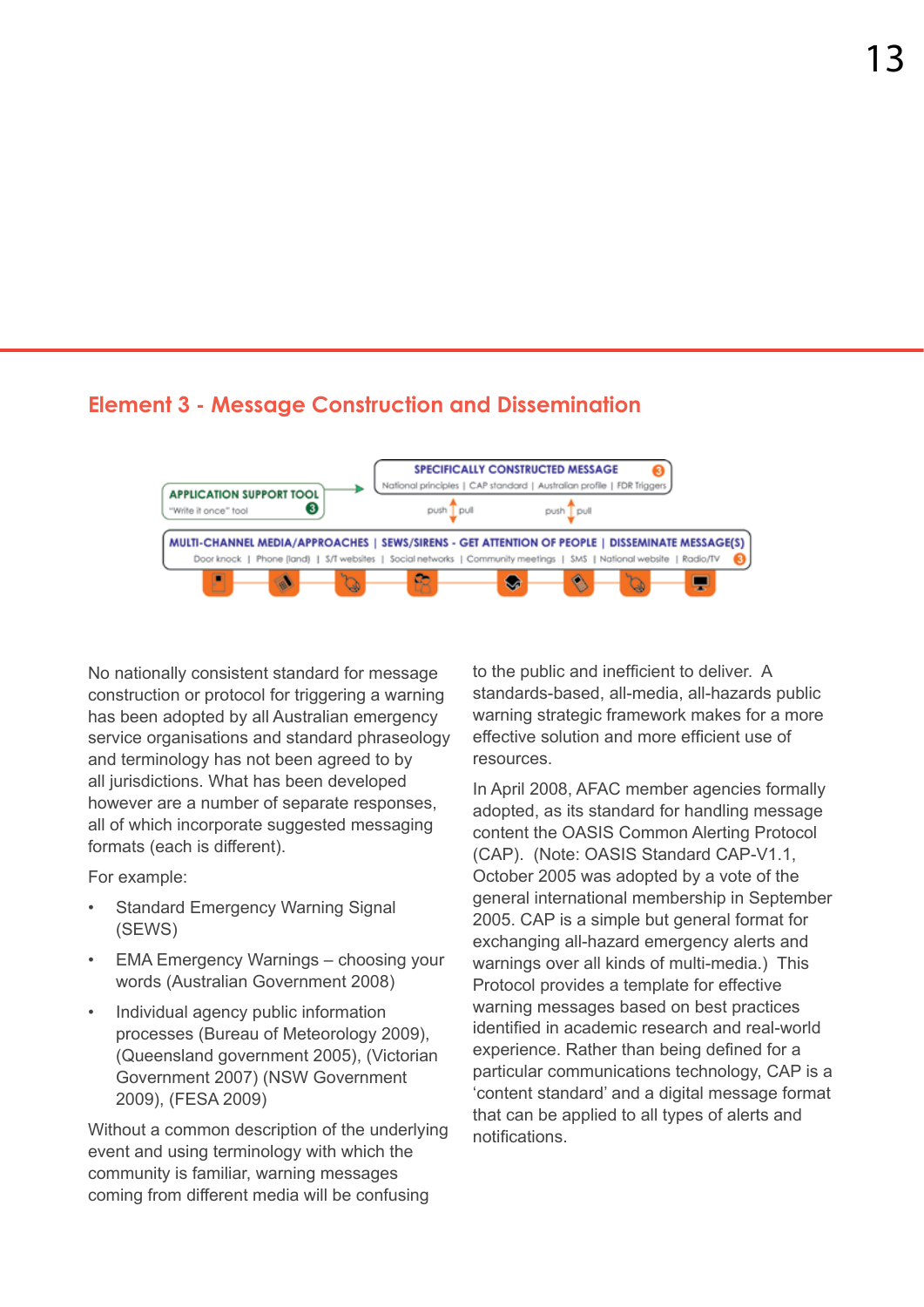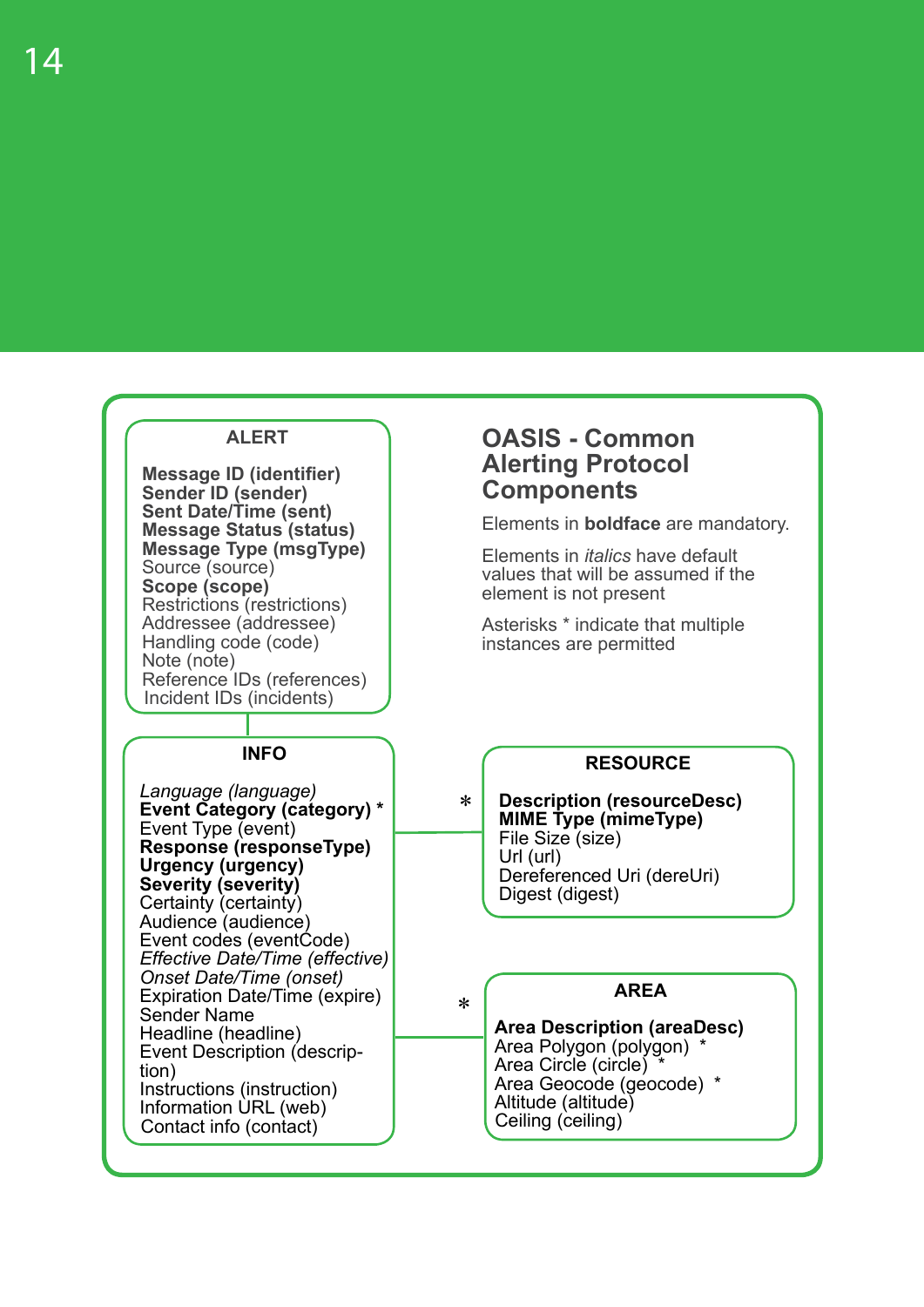The CAP standard consists of four primary components (each containing a number of elements) arranged in a hierarchical structure:

**<Alert>** – The <alert> component provides basic information about the current message: its purpose, its source and its status, as well as unique identifier for the current message and links to any other, related messages. An <alert> component may be used alone for message acknowledgements, cancellations or other system functions, but most <alert> components will include at least one <info> component.

**<Info>** - The <info> component describes an anticipated or actual event in terms of its urgency (time available to prepare), severity (intensity of impact) and certainty (confidence in the observation or prediction), as well as providing both categorical and textual descriptions of the subject event. It may also provide instructions for appropriate response by message recipients and various other details (hazard duration, technical parameters, contact information, links to additional information sources, etc.) Multiple <info> components may be used to describe differing parameters (eg for different probability or intensity "bands") or to provide the information in multiple languages.

**<Resource>** - The <resource> component provides an optional reference to additional information related to the <info> component within which it appears in the form of a digital asset such as an image or audio file.

**<Area>** - The <area> component describes a geographic area to which the  $\leq$ info> component appears and applies. Textual and coded descriptions (such as post codes) are supported, but the preferred representations use geospatial shapes (polygon and circles) and an altitude or altitude range, expressed in standard latitude / longitude / altitude terms in accordance with specified geospatial datum.

Using a standard message format, an authorised warning message can be simultaneously issued in a community using multiple technologies. In this way, the reach and reliability of warning dissemination is increased, people can corroborate the message through multiple sources increasing the chance that the message will be acted upon.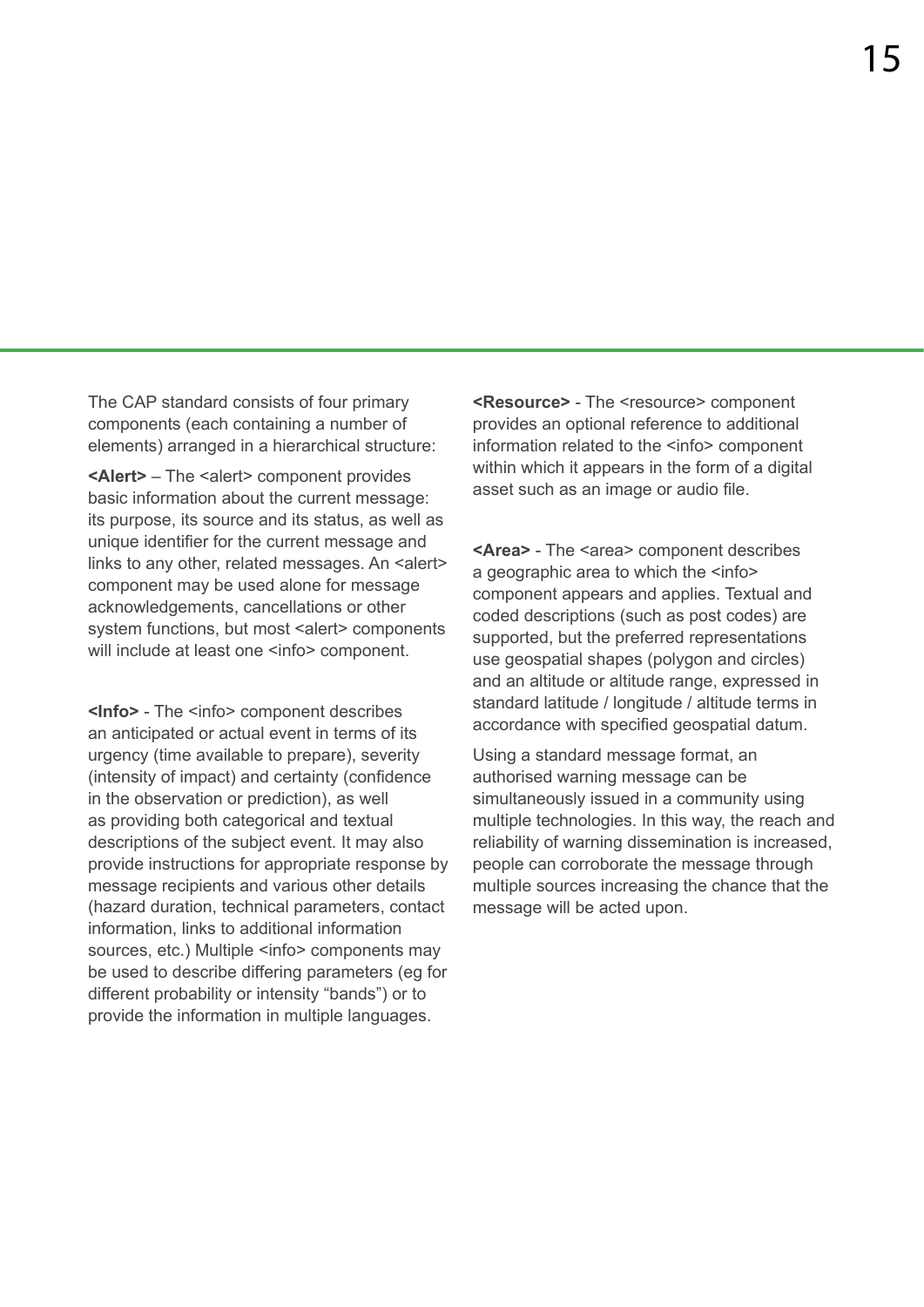#### **National Principles**

In September 2008, the Ministerial Council for Police and Emergency Management – Emergency Management agreed, out of session, to 12 system framework national principles. These principles are:

- 1. Coordinated: a warning system should avoid duplication of effort where possible and support a shared understanding of the situation among different agencies involved in managing the incident.
- 2. Authoritative and accountable: warnings are to be disseminated on the decision of an authorised person. Authorities should be able to interrogate the system components for later analysis.
- 3. Consistent / Standards based: the information content is coordinated across all of the mechanisms used for warnings. Messages must be consistent across different sources if they are to be believed by the general population. Conflicting messages tend to create uncertainty and will delay responsive action. Any relevant identified standards will underpin the agreed System Framework.
- 4. Complete: message content should include relevant pertinent details, including possibly a direction on the need to consult other sources, presented in a way that is easily and quickly understood by the population. This includes multiple languages in some cases, as well as the use of multi-media for those who are illiterate or people with a disability (eg hearing or vision impaired).
- 5. Multi-modal: warnings are to be disseminated using a variety of delivery mechanisms and in multiple information presentation formats that will, in some circumstances, complement each other to produce a complete picture, with planning and processes to allow for maximum reach to all members of the community and to provide for redundancies in the case of critical infrastructure failure (eg power or telecommunications).
- 6. All-hazards: any emergency warning system developed will be capable of providing warnings, where practicable, for any type of emergency.
- 7. Targeted: messages should be targeted to those communities at risk in order to reduce the complacency that can result from people receiving warnings that do not apply to them – 'over warning'.
- 8. Interoperable: has coordinated delivery methods, capable of operation across jurisdictional borders for issuing warnings.
- 9. Accessible and responsive: capable of responding to and delivering warnings in an environment of demographic, social and technological change. Recognise the criticality of adopting universal design and access principles, particularly in the development and acquisition of technologies.
- 10. Verifiable: the community is able to verify and authenticate the warnings to reduce incidents of accidental activations and prevent malicious attempts to issue false alerts to a population.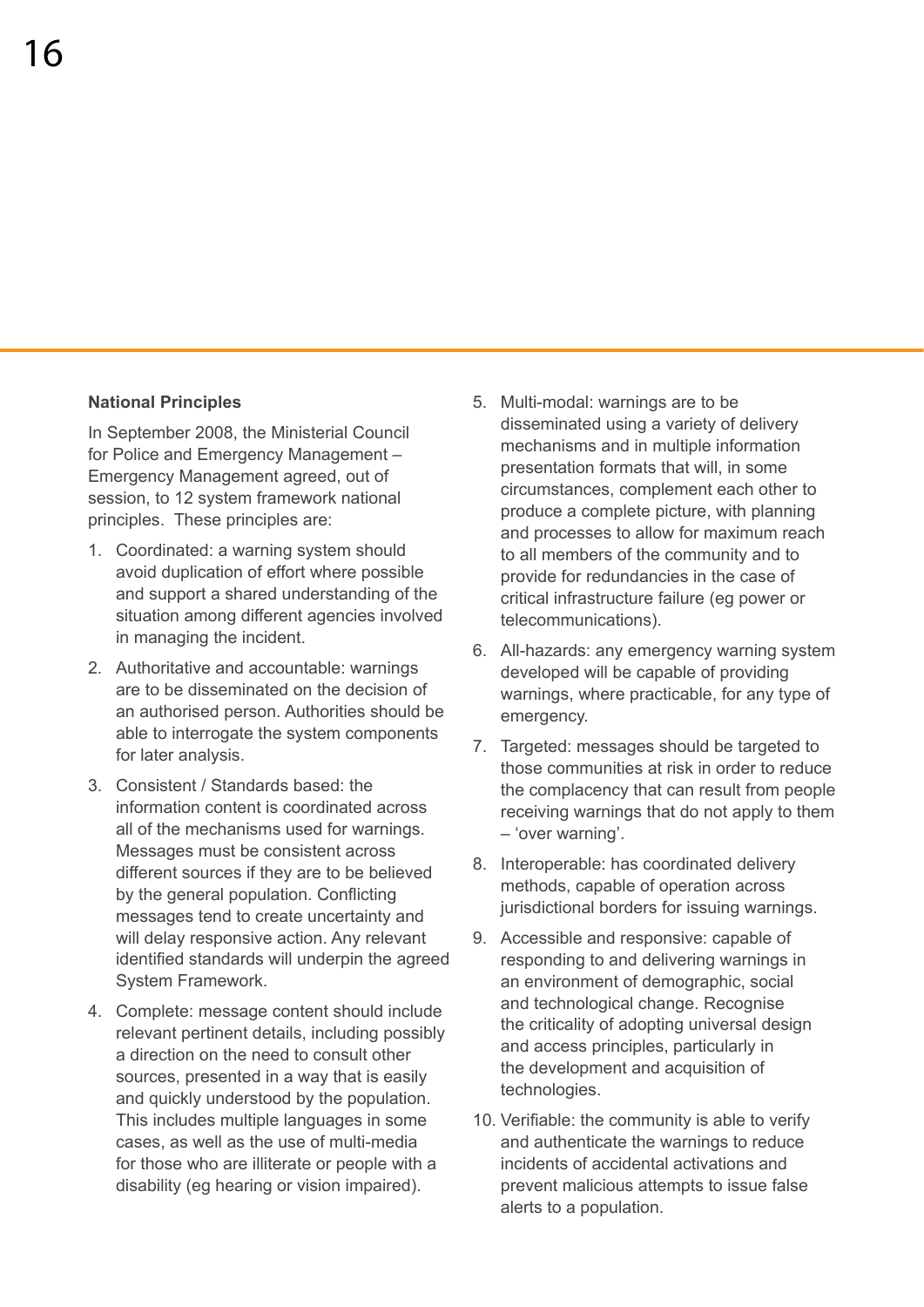- 11. Underpinned by education and awareness raising activities: the system, any delivery mechanisms that constitute it and the language used in the warning messages it delivers, should be underpinned by appropriate education and awareness raising activities.
- 12. Compatible: with the existing telecommunications networks and infrastructure without adversely impacting on the normal telephone and broadcast system. The system should avoid any adverse operational, technical or commercial implications for the provision of current communications services to consumers and on the integrity of communications networks.

#### **Australasian CAP Profile / Triggers**

Whilst the OASIS CAP provides the basis for a messaging format standard it may require the identification of a profile that is more suitable to the Australasian context. This means adjusting some terminology that better reflects the language used in this region, as opposed to terminology originally designed for the United **States** 

Additionally, advice from those who are experienced in the implementation of CAP is that thresholds or triggers should be set as to what the communities will be warned about.

Australia has the opportunity to leverage from the work many other countries have done when implementing CAP and producing their own country profiles, for example, Canada, Italy,

Indonesia. Additionally we have the benefit of an in-country expert on CAP available to support this work.

#### **Software application tool – "write it once"**

With the exception of FESA in Western Australia and CFS in South Australia, no agency has a software application tool that provides 'write it once' support for the creation and dissemination of warning messages. In the absence of such a support tool, agencies construct messages using word processing applications or email templates and resort to sending messages via hard copy, email or faxes and publishing the messages on websites. This is problematic when warnings are time critical and highly incompatible when attempting to use multi-media dissemination approaches.

To assure the integrity of the message source and engender trust and confidence in the authoritative source of messages, a 'write it once' software application, built using the OASIS CAP standard, would significantly improve the speed with which messages can be constructed, authorised and disseminated.

Availability of such a tool would improve consistency of language (pick lists with pre-determined language protocols); improved control over the authentication and authorisation of messages (in-built authorisation protocols) and most importantly the warning is already formatted so that it can be machine interpretable, providing the capability for computers to "listen" and respond almost instantly to any issued warning.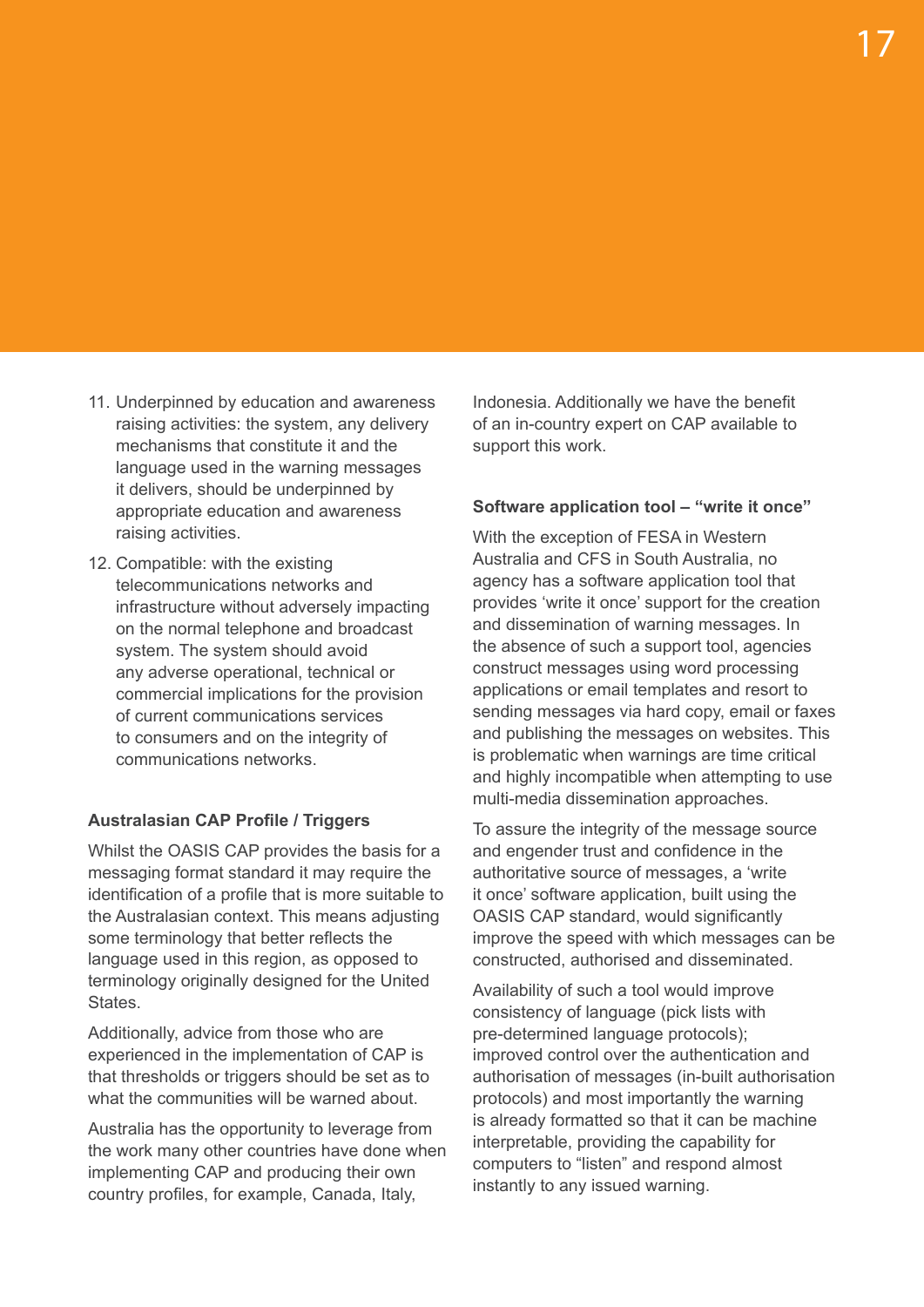#### **Standard Emergency Warning Signal / Sirens**

In 1999, an agreement was reached between all States and Territories on the need for a Standard Emergency Warning Signal (SEWS) to be used in assisting the delivery of public warnings and messages for major emergency events. It was agreed the signal to be used is the existing Bureau of Meteorology tropical cyclone warning signal.

SEWS is intended to attract attention to the fact that an emergency message has been issued. There are specific rules and procedures in each jurisdiction that govern the use of SEWS.

Whilst SEWS is not a message construction or dissemination standard, it has been seen as a key component of any warnings approach. Used in conjunction with the standard messaging format (CAP) and incorporated into relevant technological solutions (for example public address, radio and TV), the use of the emergency signal to alert people that a CAP message has been issued/follows may be appropriate in some situations.

#### **Multi-channel dissemination approaches**

A single input message will provide consistency in the information delivered over multiple systems. People will receive exact corroboration of the warning through multiple channels. This is very important given that research has found that people generally do not act on the first warning signal but begin looking for confirmation. Only when convinced that the warning is real do they act sometimes leaving their decision too late.

Through the use of a messaging standard (CAP) delivered via multi-moda channels, the public will be able to tap into various methods and means of obtaining time critical information.

Taking a standard based approach ensures that regardless of the technologies identified to support message dissemination, the actual message itself is made readable by any machine that exists or that may be invented in the future.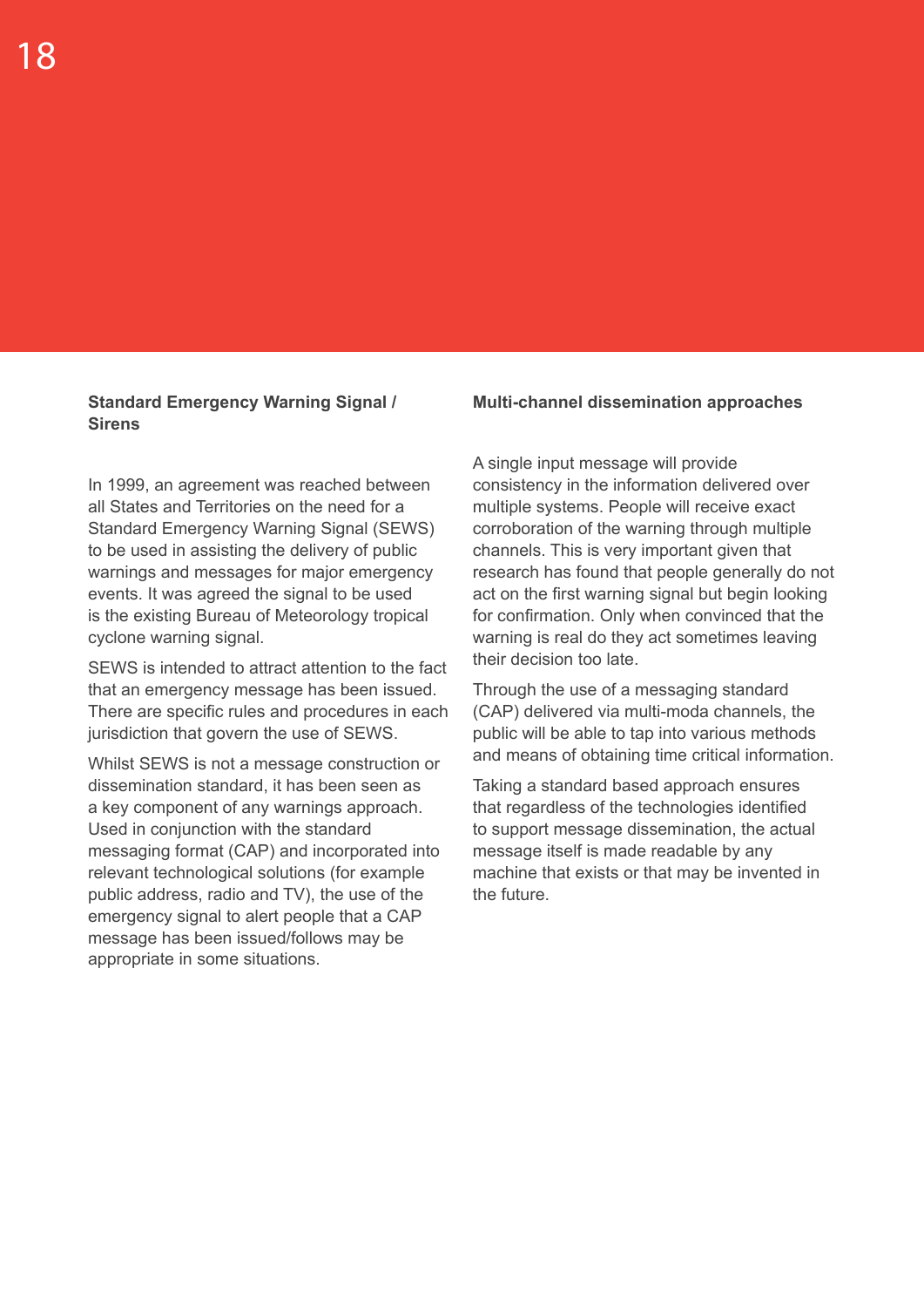#### **Opportunity for Improvement:**

COAG agree to the use of the OASIS Common Alerting Protocol as the basis for messaging within Australia and set a timeframe for its implementation by emergency agencies. Similar to the action taken by FEMA in the United States, it is appropriate that a decision is made on an appropriate message construction and dissemination format that can be adapted for the Australian context.

Develop an Australian Profile for the Common Alerting Protocol. As a matter of urgency, bring together those responsible for emergencies and develop the Australian profile, incorporating appropriate trigger points and categories of warnings. This would then form the basis for the development of appropriate technologies to support the construction and dissemination of messages.

Develop categorisation levels for other emergencies. Particularly in relation to the fire hazard, reconsider the use of the Fire Danger Index incorporating the experiences of dealing with cyclones.

Develop 'write-it once software application. Invite a consortium of technology providers to develop a 'write it once' tool for authorities for the creation of alert and warning messages, incorporating access to an appropriate secure telephone database and telecommunications network when needed. Learning from the development of the prototype WA State Alert system could fast track this requirement.

Support the invention of dissemination tools. Consider a consortium of private providers to work with disability and emergency service organisations to develop appropriate technologies to send/receive the standard message from its authoritative source. These tools should incorporate the use of social networking technologies as they are becoming more and more prevalent, particularly amongst young people.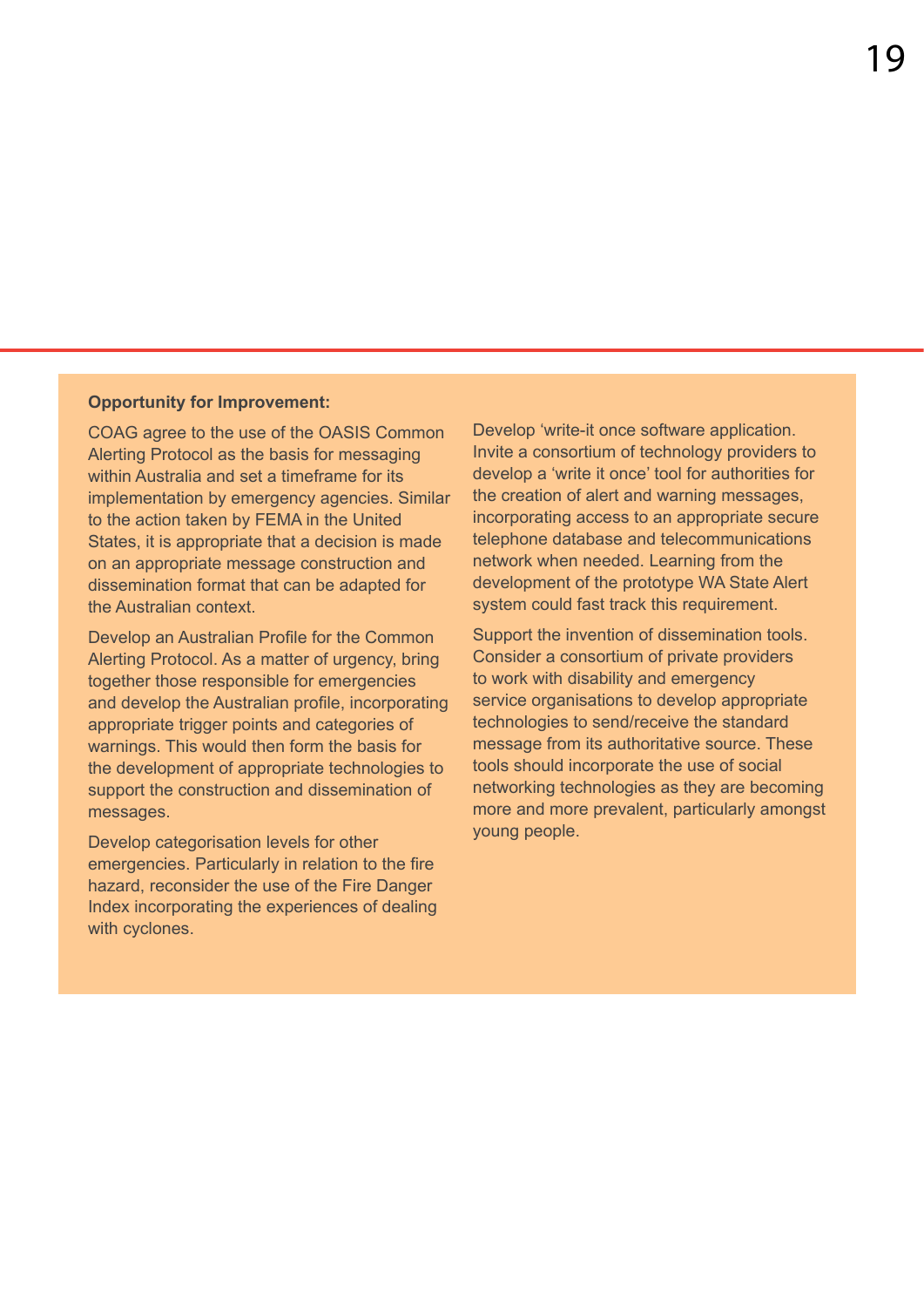### **Element 4 - Appropriate action taken by the community**

**MESSAGE RECEIVED** 

**APPROPRIATE ACTION TAKEN BY** INDIVIDUAL/COMMUNITY/INDUSTRY/SECTOR

The purpose and intent of any community warnings system is to ensure that people take appropriate action to ensure their safety and the safety of their family and friends. While this is the ideal it is acknowledged that community preparedness, education and engagement strategies may not reach every person.

As shown in the study by Rhodes (2005) conducted in high bushfire risk areas in Victoria, community education does make a difference. Analysis shows that there is a 'significant association between the participation in community safety programs, higher levels of household preparation and higher levels of

adoption of more appropriate protective action intentions'.

While emergency service organisations strive to provide timely, relevant and accurate warning messages, it will not always be possible for some warnings to be sent and received before protective action is necessary.

Individuals may need to take action well before any warning message is received, or in the absence of any warning, so it is important they are prepared and have the knowledge they need to make informed decisions.

### **Opportunities for Improvement**

Undertake additional research into how to get peoples attention and keep it. The ability to encourage appropriate behaviour could be impacted by complacency, particularly as people are exposed to regular warnings. Additional knowledge into what incentives will contribute to people remaining aware of their risk and situation would greatly enhance survivability strategies in the future.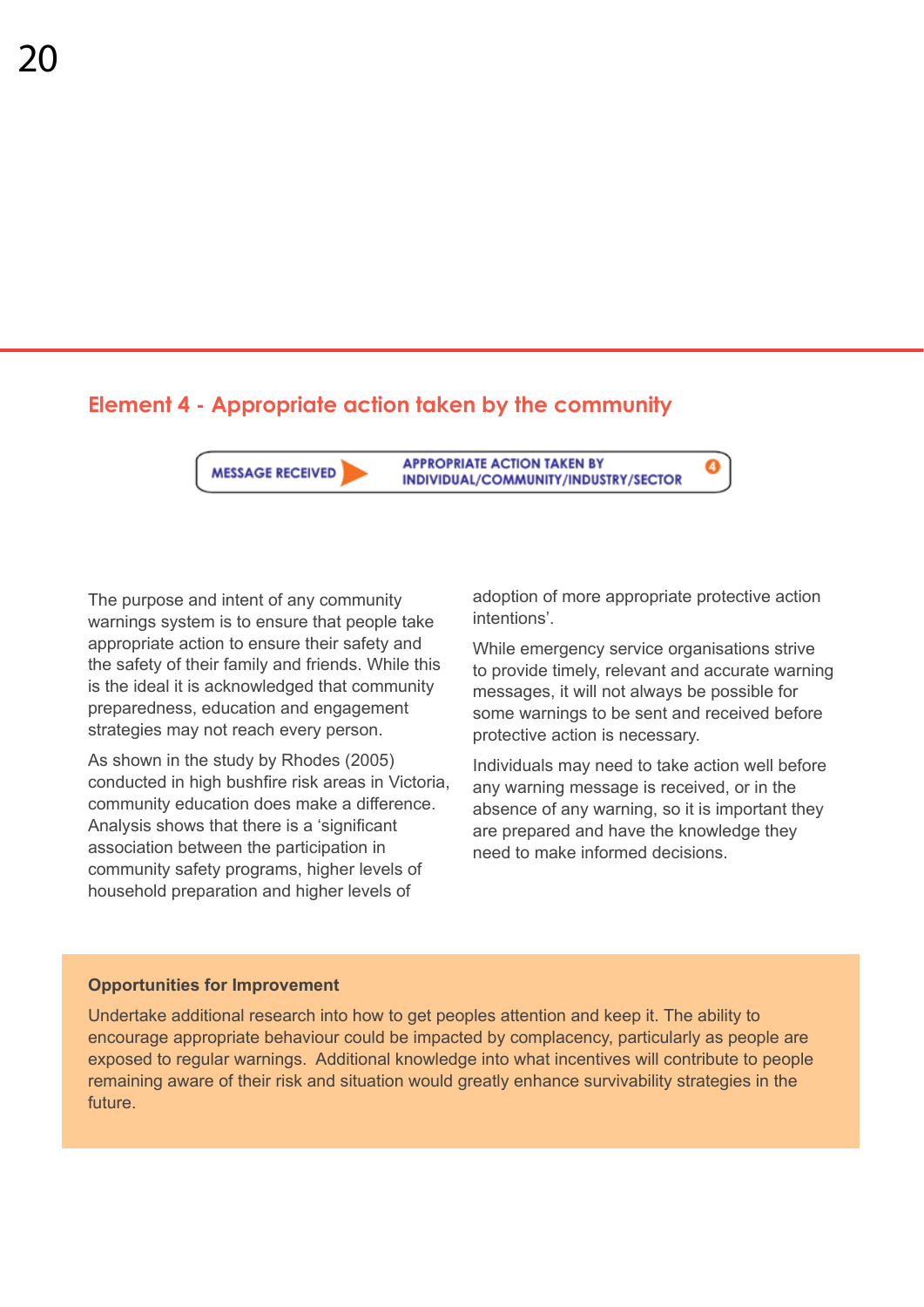### Proposal

# Conclusion

As outlined in this paper, a strong case exists to adopt a national systems approach to community warnings. It is proposed therefore that AFAC members endorse this discussion paper and adopt a national system based approach to community warnings.

To introduce and embed such an approach the following will be required:

a) Recognition and acceptance at all levels of Government and in those organisations that deal with crises and emergencies, that a community warning is more than a telecommunications issue; that it requires a systems approach based on a range of integrated elements, underpinned by community preparedness strategies.

b) Determine the ownership of this issue and assign responsibility and resources to develop and oversee the implementation of the national standards required to achieve consistency and interoperability across all jurisdictions.

c) Determine where ongoing responsibility for the maintenance, review and development of the agreed standards will be.

The flow of information to those threatened by the escalation of emergency events involves a lot more than issuing a warning. For decades coronial reports and research has consistently argued that emergency services develop a capacity to communicate better with communities during an emergency (C Carson 2004).

From the perspective of public warning investment it makes sense to implement arrangements that are consistent across the country, standards-based, multi-modal and allhazards.

This discussion paper proposes a strategic context in which consideration can be given to developing all the elements necessary for effective information flow and warnings to the community. The model outlined flags that each element is important, with one relying on the other for strength and effectiveness. Dealing with one element in isolation from the other is of less value.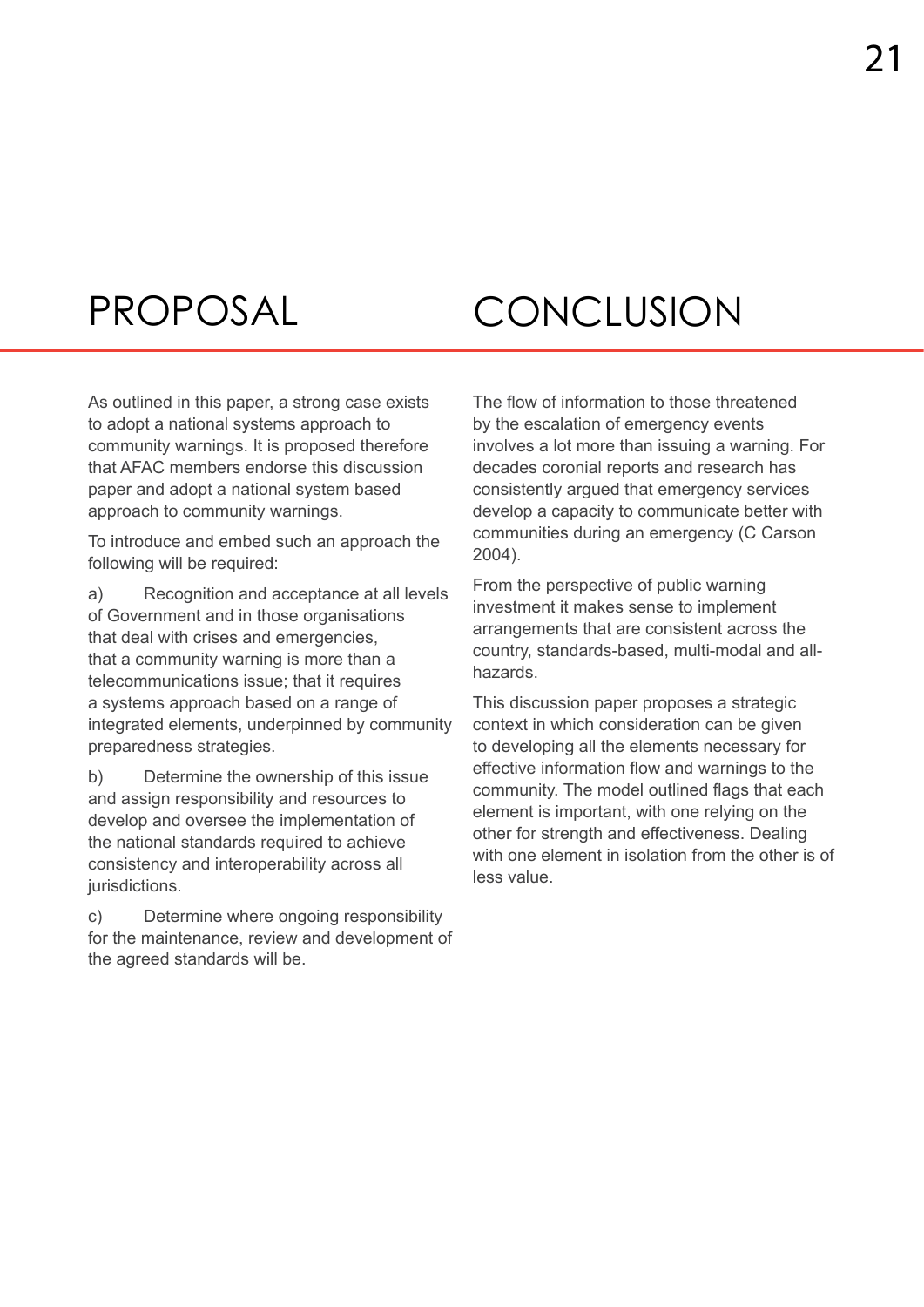## **REFERENCES**

AFAC, 2005, *the Australasian Inter-service Incident Management System (AIIMS)* – A Management System for any Emergency, AFAC, Melbourne

*Australian Government (2008), Emergency warnings – choosing your words* [Internet pdf] Barton ACT, Commonwealth of Australia

Available at: http://www.ses.tas.gov.au/Plans/ files/CommunityWarningsChoosingWords08.pdf

(Accessed 4 May 2009)

Bureau of Meteorology, 2009, *Other warnings and alerts* [internet] Bureau of Meteorology Available at: http://www.bom.gov.au/catalogue/ warnings/WarningsInformation\_OTHER.shtml

[Accessed May 4 2009]

Cottrell A, Bushnell S, Spillman M, Newton J, Lowe D & Balcome L (2008) *Community perceptions of bushfire risk* In Handmer and Haynes ed, Community Bushfire Safety, CSIRO Publishing, Collingwood, Chapter 2

Council of Australian Governments (COAG) 2003 *'Natural Disasters in Australia – Reforming mitigation, relief and recovery arrangements'*; Canberra Australia

Available at: http://www.ema.gov.au/www/ emaweb/rwpattach.nsf/VAP/(9929279492 3AE8E7CBABC6FB71541EE1)~Natural+ Disasters+in+Australia+-+Review.pdf/\$file/ Natural+Disasters+in+Australia+-+Review.pdf

Council of Australian Governments, 2004, *'National Inquiry on Bushfire Mitigation and Management*' Canberra, Australia

Available at: http://www.coagbushfireenquiry. gov.au/report/pdfs/report\_small\_size.pdf

Elsworth G, Gilbert J, Rhodes A, Goodman H (2009) *Community Safety Programs for Bushfire: What Do They Achieve, and How?* Journal of Emergency Management, due to be published 31 May, 2009

Fire and Emergency Service Authority of WA, 2009, *State Alert,* [Internet] Western, Perth, FESA

Available at: http://www.fesa.wa.gov.au/internet/ Alerts/default.aspx

[Accessed 4 May 2009]

Handmer J and Haynes K ed 2008, *Community Bushfires Safety*, CSIRO Publishing, **Collingwood** 

NSW Government, 2009, *the Standard Emergency Warning Signal,* [Internet] Sydney, NSW Government.

Available at: http://www.emergency.nsw.gov.au/ sews

[Accessed 4 May 2009]

OASIS Emergency Management TC, 2005, *Common Alerting Protocol, v. 1.1:* OASIS, Billerica, MA USA

Available at: http://www.oasis-open.org/ committees/download.php/14759/emergency-CAPv1.1.pdf

Owen C, Hickey G, J Douglas (2008) – *Mapping information flow during critical incidents*, Melbourne, The Department of Sustainability and Environment

Available at http://eprints.utas.edu.au/7855/1/ Mapping information flow during critical incidents.pdf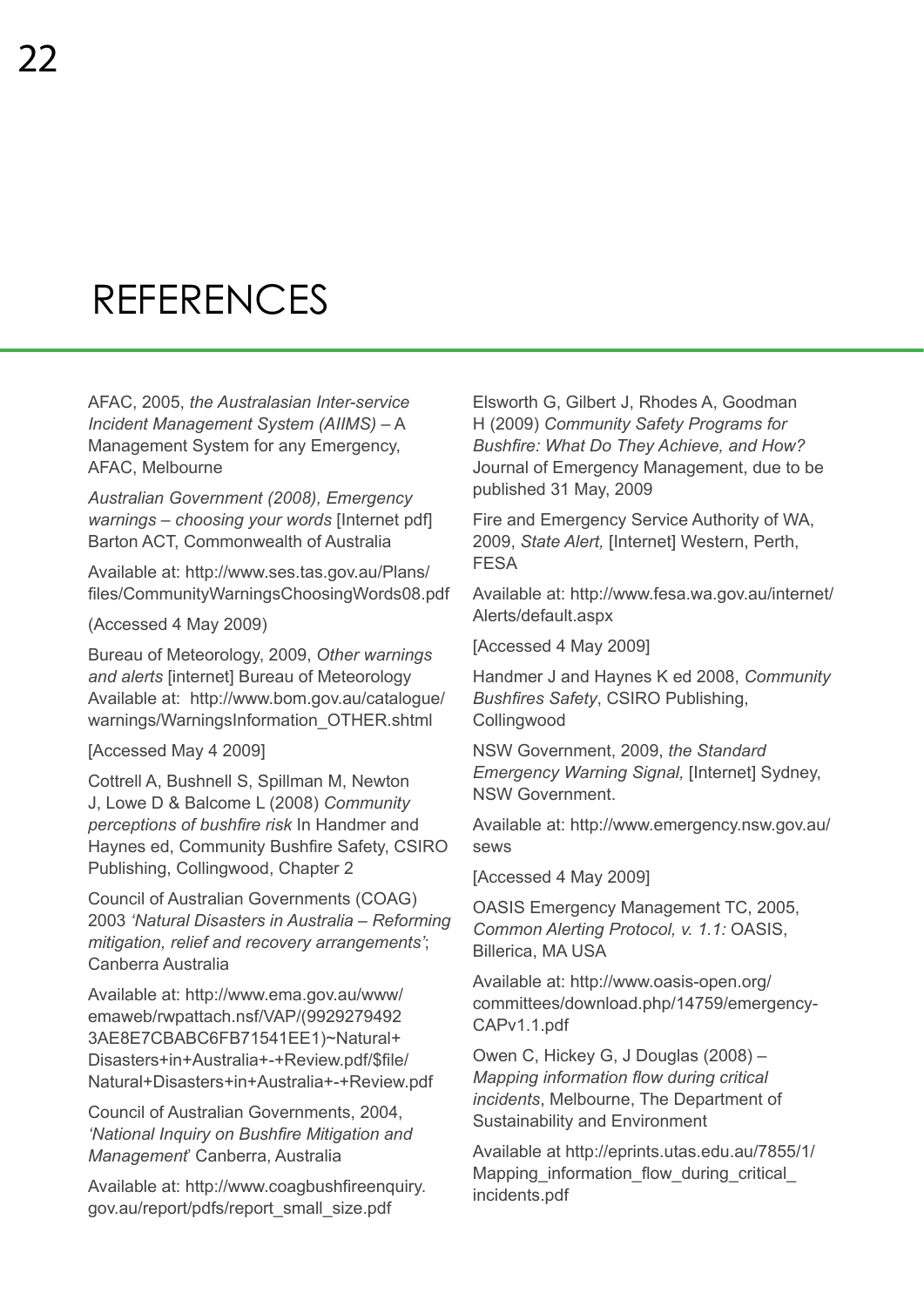Queensland Government (2005), *The Standard Emergency Warning Signal and its use in Queensland* [internet pdf] Queensland, Queensland gFire and Rescue Service, **Queensland** 

Available at: http://www.disaster.qld.gov.au/ disasters/pdf/sews\_guidelines.pdf

[Accessed 4 May 2009]

Rhodes A, 2005, Does *Community Education Make a Difference?* AFAC Bushfire CRC Conference, Auckland, New Zealand, 5-7 October 2005. Bushfire CRC, Melbourne. Available at:

http://www.bushfirecrc.com/publications/ downloads/Does\_community\_education make a difference.pdf

(Accessed 4 May 2009)

Rhodes A, Goodman H, 2006, *Where there's smoke there's fire – isn't there? Understanding community response to the threat of the Eyre Peninsula bushfire;* AFAC Bushfire CRC Conference, Melbourne, Australia, 10-13 August 2006. Bushfire CRC, Melbourne. Available at:

http://www.bushfirecrc.com/documents/poster\_ progc%20-%20Rhodes.pdf

(Accessed 4 May 2009)

Victorian Government, 2007, *the Standard Emergency Warning Signal,* [Internet] Melbourne, Victorian Government. Available at: http://www.oesc.vic.gov.au/wps/wcm/ connect/OESC/Home/Managing+Emergencies/ Initiatives/OESC+-+Standard+Emergency+War ning+Signal+(SEWS)

[Accessed 4 May 2009]

Bushfire CRC *Conference citing Boxelaar & Reinholtd*, 2000; Drabek, 1999; Mileti & peek, 2000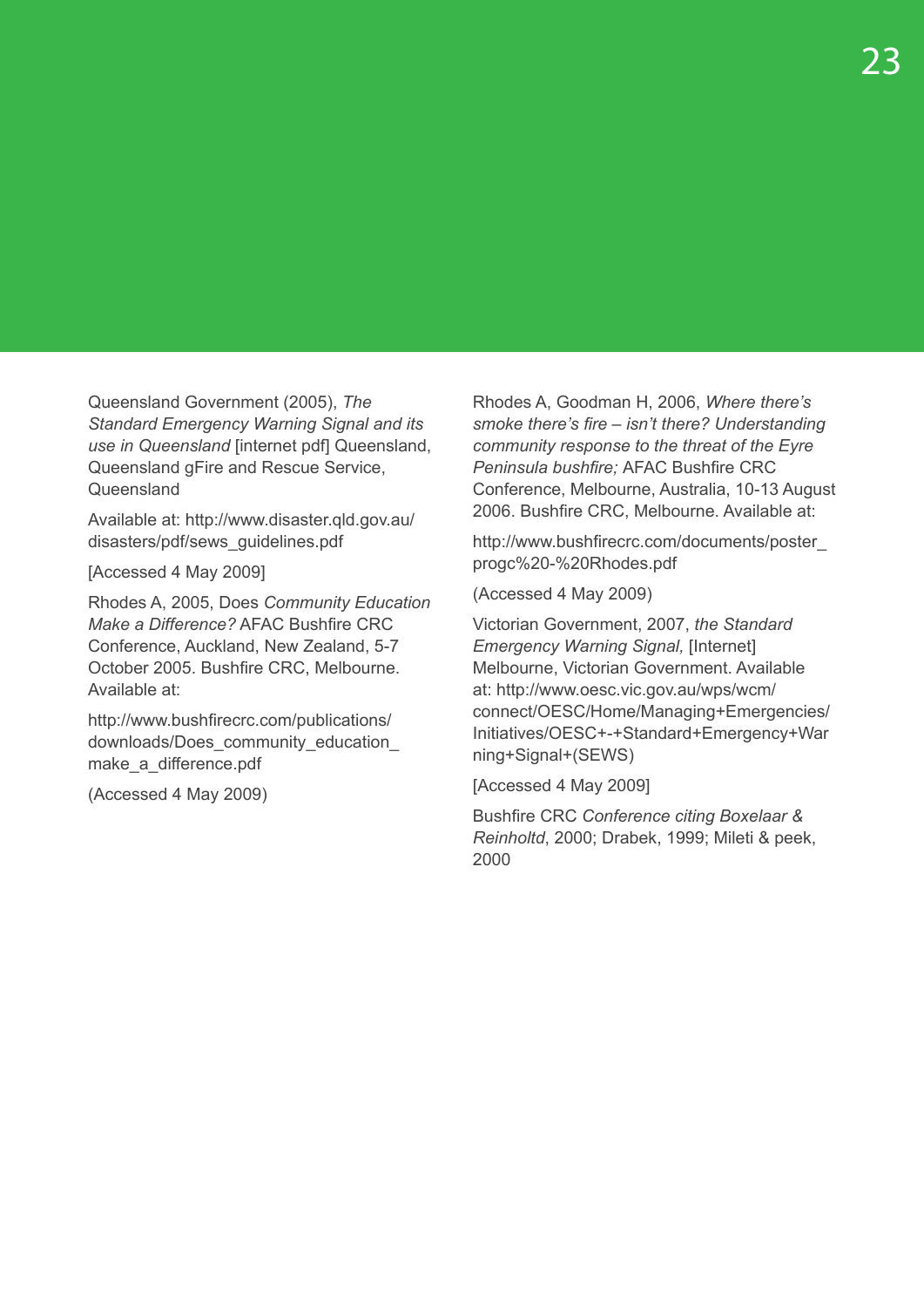## **BIBLIOGRAPHY**

Carson C (2004) AFAC Conference Paper: *The Information Unit: Effective Information Flow to the Community at Risk During the Onset of Wildfire in Victoria.*

Office of the Emergency Services Commissioner (2006), *Community Information and Warning Systems; The Report of the Trial and Evaluation,* [Internet pdf] Melbourne, Office of the Emergency Services Commissioner

Available at: http://www.oesc.vic.gov. au/wps/wcm/connect/OESC/Home/ Managing+Emergencies/Initiatives/OESC+-+C ommunity+Information+and+Warning+System+ (CIWS)

[Accessed 4 May 2009]

Lawson A (2005), DRAFT *AFAC Position – Bushfire Warnings* 

Gilbert J (2007), *Community education, awareness and engagement programs for bushfire: an initial assessment of practices across Australia,* Melbourne RMIT University

Available at: http://www.bushfirecrc.com/ research/downloads/Communities-Report-Gilbert-C0701.pdf

[Accessed 4 May 2009]

Australian Government (2008), *Discussion Paper: The development of national principles for the dissemination of emergency warnings to the community*

International Telecommunications Union, Geneva Switzerland, Study Group 2 (2007): *Guidelines for using a content standard for alerts and notifications in disasters and emergency situations*

EAS – CAP Industry Group (2008), *Media Advisory – Emergency Alert System Manufacturers and Service Providers Develop Profile for Using Common Alerting Protocol in Broadcast EAS*

UN-SPIDER – *United Nations Platform for Space-based Information and Disaster Management and Emergency Response;* http:// www.unoosa.org/oosa/en/unspider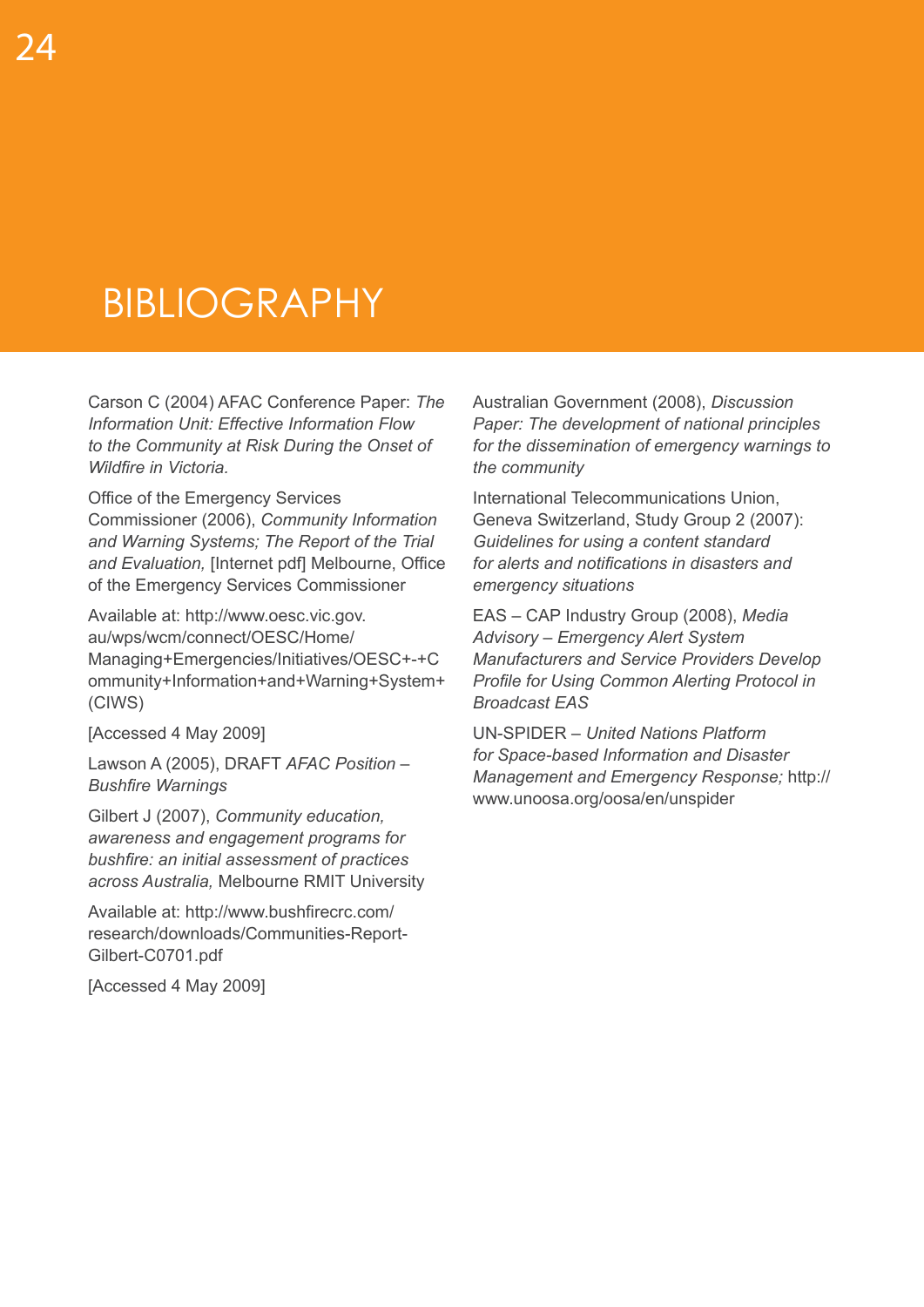## **DEFINITIONS**

**Alert** - condition of heightened watchfulness or preparation for action

**Application** - a program that gives computer instructions that provide the user with tools to accomplish a task

**Information** – Data in a context to which meaning has been attributed

**Informed** - having much knowledge or education

**Informing** - an act that conveys information

Interpret - make sense of; assign a meaning to

**System** – a group of independent but interrelated elements comprising a unified whole.

**Warning** - a message, notification of something, usually in advance; informing of danger